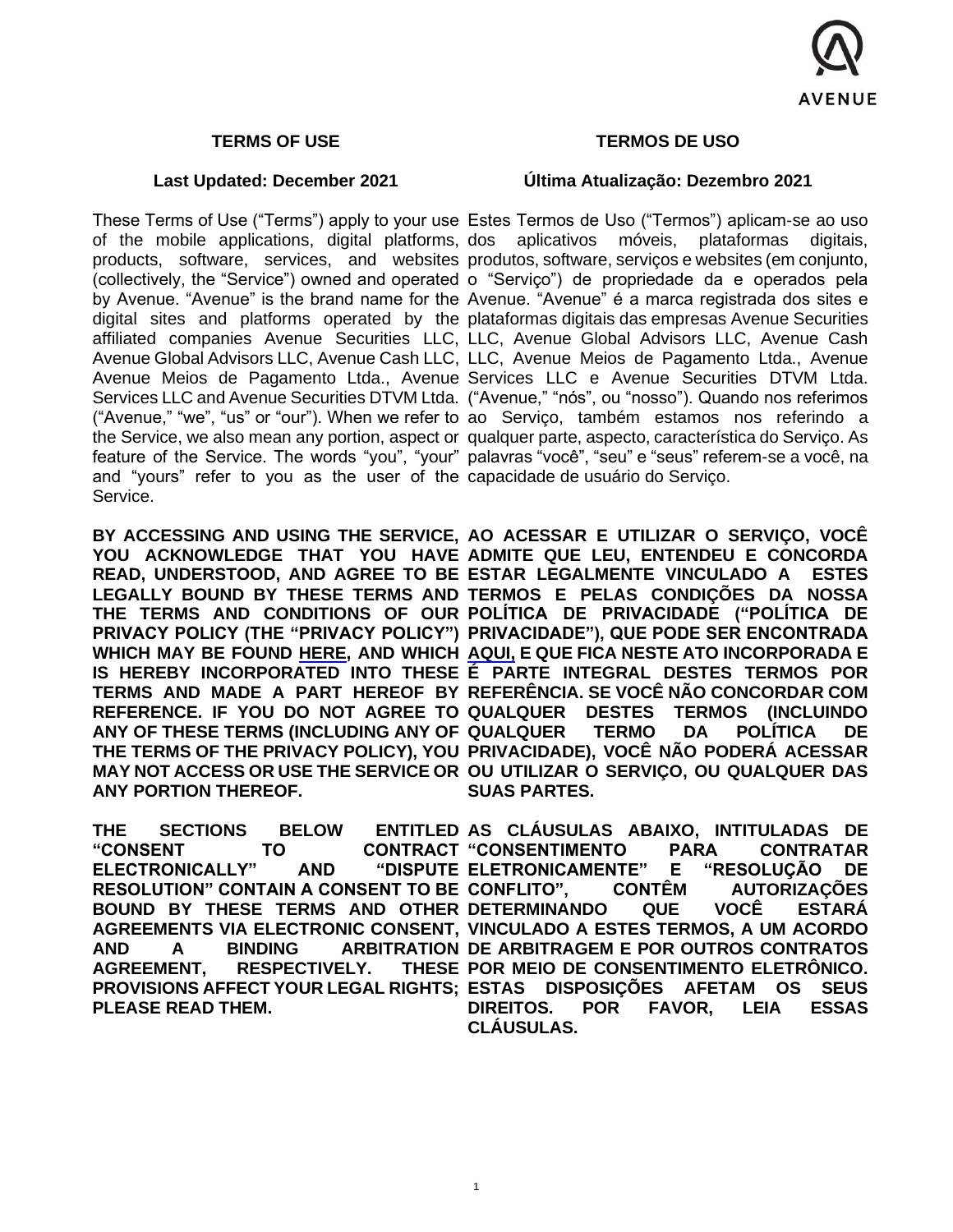

#### **Service Providers and use of Third Parties**

**Prestadores de Serviço e uso de Terceiros** 

relating to such services.

Some of the Services provided by Avenue are Alguns Serviços prestados pela Avenue são made available to you by our affiliates or in disponibilizados por nossas coligadas ou em parceria partnership with third party service providers. com prestadores de serviço terceirizados. Ao utilizar Your use of such services may be subject to a esses serviços você poderá estar sujeito a um separate user agreement between you and us contrato celebrado entre você e o prestador de and/or you and such third-party service provider, serviço terceirizado, incluindo qualquer divulgação and any additional disclosures on our website adicional feita em nosso website, referente a esses servicos.

# **Offering of Intermediation Services in the US** Oferta de Serviços de Intermediação nos Estados **Unidos.**

 $23.02.2021$ , in the processes 14.

Mobiliários ("CVM").

Avenue Securities LLC is a member of FINRA and SIPC, and provides its services exclusively in and from the United States. Avenue Securities LLC is not authorized by the CVM to directly offer securities intermediation services to investors resident, domiciled or incorporated in the Federative Republic of Brazil.

The services provided by Avenue Securities LLC are not registered, neither subject to supervision by the CVM or by any other Brazilian regulatory body. CVM's jurisdiction is limited to the Brazilian territory.

Avenue Securities DTVM Ltda. is responsible for A oferta de serviços da Avenue Securities LLC a the offering of services of Avenue Securites LLC investidores residentes, domiciliados ou to investors residents, domiciled of incorporated constituídos na República Federativa do Brasil, in the Federative Republic of Brazil, in conforme Parecer de Orientação da CVM nº 33, de accordance with the Parecer de Orientação CVM 09.9.2005 e da decisão do Colegiado da CVM nº 33, de 09.9.2005 and the CVM decision of proferida em 23.02.2021, no âmbito dos Processos 19957.010715/2018-37 e 19957.000495/2019- 14, é conduzida pela Avenue Securities DTVM Ltda. SEI 19957.010715/2018-37 e 19957.000495/2019-

Avenue Securities DTVM Ltda. is a Brazilian distribuidora de valores mobiliários brasileira broker dealer authorized by the Brazilian Central devidamente autorizada pelo Banco Central do Bank ("BCB") and by the Comissão de Valores Brasil ("BCB") e pela Comissão de Valores A Avenue Securities DTVM Ltda. é uma Mobiliários ("CVM").

> A Avenue Securities LLC é supervisionada pela FINRA e SIPC, e presta seus serviços exclusivamente nos Estados Unidos e não está autorizada pela CVM a oferecer diretamente serviços de distribuição de valores mobiliários a investidores residentes, domiciliados ou constituídos na República Federativa do Brasil.

> Os serviços prestados pela Avenue Securities LLC não são objeto de registro na CVM, nem estão sujeitos à supervisão da CVM ou de outro órgão regulador brasileiro. A supervisão da CVM é restrita apenas ao território nacional brasileiro, de modo que seu poder de supervisão é limitado à Avenue Securities DTVM Ltda.

**Securities Trading and Brokerage Services**. **Comercialização de Valores Mobiliários e**  Securities trading and brokerage Services are **Serviços de Corretagem.** A Comercialização de provided by Avenue Securities LLC, a United Valores Mobiliários e os Serviços de Intermediação States Securities and Exchange Commission são oferecidos pela Avenue Securities LLC, uma ("SEC") registered broker-dealer and Financial corretora registrada na Comissão de Valores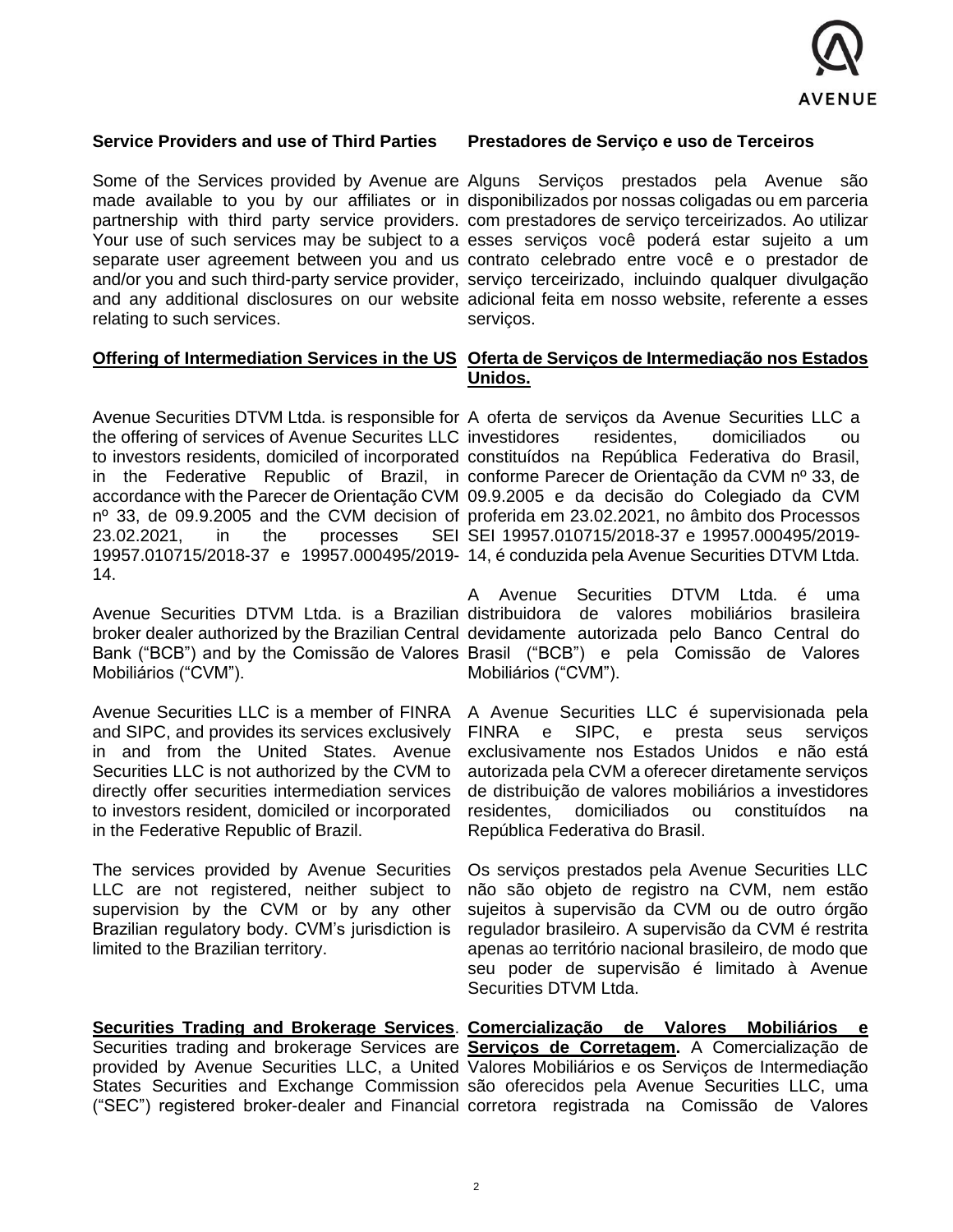

Industry Regulatory Authority, Inc. ("FINRA") Mobiliários ("SEC", *Securities and Exchange*  member, in partnership with its clearing brokers *Commission*) dos Estados Unidos, membro da ("Clearing Firms"). Your brokerage account may Financial Industry Regulatory Authority, Inc. only be funded by your Deposit Account. All ("FINRA") em parceria com os seus corretores de funds redeemed from your brokerage accounts compensação ("Custodiantes"). A sua conta de may also be transferred to your Deposit Account. corretagem somente poderá ser financiada pela sua Avenue may remove or replace the Clearing Conta Depósito. Todos os fundos resgatados das Firms at any time subject to the terms agreed by suas contas de corretagem também poderão ser Avenue Securities LLC and the Clearing Firms. transferidos para sua Conta Depósito. A Avenue You hereby declare and acknowledge that all poderá retirar ou trocar as Custodiantes a qualquer transfers from your BEXS' Deposit Account to momento sujeito aos termos acordados com a your brokerage account/investment account Avenue e as Custodiantes. Você declara e concorda shall have the purpose and nature of investing in que todas as transferências de sua Conta Depósito securities and/or other financial assets provided no BEXS para sua conta de corretagem/conta by Avenue Securities LLC. By using such investimento terão o propósito e natureza de Services and agreeing to these Terms, you also investimento em valores mobiliários e/ou outros agree to be bound by the following user ativos financeiros oferecidos pela Avenue Securities agreements between you and us and you and the LLC. Ao utilizar os Serviços e ao concordar com estes respective Clearing Firm, and acknowledge the Termos, você também concorda estar vinculado aos following disclosures: seguintes contratos de usuário celebrados conosco e com a respectiva Custodiante, tendo ciência das

Avenue Securities LLC

- [Customer Account Agreement of Avenue](https://storage.googleapis.com/instdocbox/customer_agreement_pt_en.pdf)  **[Securities](https://storage.googleapis.com/instdocbox/customer_agreement_pt_en.pdf)**
- [DriveWealth's Cash Management Program](https://storage.googleapis.com/instdocbox/other_dw_cash_management_program_disclaimer.pdf)  [Disclaimer](https://storage.googleapis.com/instdocbox/other_dw_cash_management_program_disclaimer.pdf)
- [SIPC and Account Protection](https://storage.googleapis.com/instdocbox/other_sipc_and_account_protection.pdf)
- [FINRA Brokercheck Program Disclosure](https://storage.googleapis.com/instdocbox/other_finra_brokercheck_program_disclosure.pdf)

Apex Clearing Corporation:

- Customer Account Agreement
- JTWRS account Agreement
- Privacy Policy
- [SEC Rule 606 and 607](https://www.apexclearing.com/sec-rule-606-and-607/)
- [Other disclosures](https://www.apexclearing.com/disclosures/)

Avenue Securities LLC

seguintes divulgações:

- [Contrato de Conta de Cliente da Avenue](https://storage.googleapis.com/instdocbox/customer_agreement_pt_en.pdf)  **[Securities](https://storage.googleapis.com/instdocbox/customer_agreement_pt_en.pdf)**
- [Ressalva do Programa de Gestão de Caixa d](https://storage.googleapis.com/instdocbox/other_dw_cash_management_program_disclaimer.pdf)a **DriveWealth**
- [SIPC e Proteção de Contas](https://storage.googleapis.com/instdocbox/other_sipc_and_account_protection.pdf)
- [Ressalva do Programa BrokerCheck d](https://storage.googleapis.com/instdocbox/other_finra_brokercheck_program_disclosure.pdf)a FINRA

Apex Clearing Corporation:

- Contrato de Conta de Cliente
- Contrato de Conta JTWRS
- [Política de Privacidade](https://www.apexclearing.com/privacy-policy/)
- [SEC Regra 606 e 607](https://www.apexclearing.com/sec-rule-606-and-607/)
- [Outras divulgações](https://www.apexclearing.com/disclosures/)

**Investment Advisory Services.** discretionary and discretionary investment Servicos disclosures:

advisory Services are provided by Avenue discricionários ou não, são prestados pelos Avenue Global Advisors LLC, an SEC registered Global Advisors LLC, uma consultora de investment adviser. By using such Services and investimentos registrada na SEC. Ao utilizar esses agreeing to these Terms, you also agree to be Serviços e ao concordar com esses Termos, você bound by the following user agreement between também concorda estar vinculado aos seguintes you and us and acknowledge the following contratos de usuário celebrados conosco e está **Serviços de Consultoria de Investimentos**. de Consultoria de Investimentos, ciente das seguintes divulgações: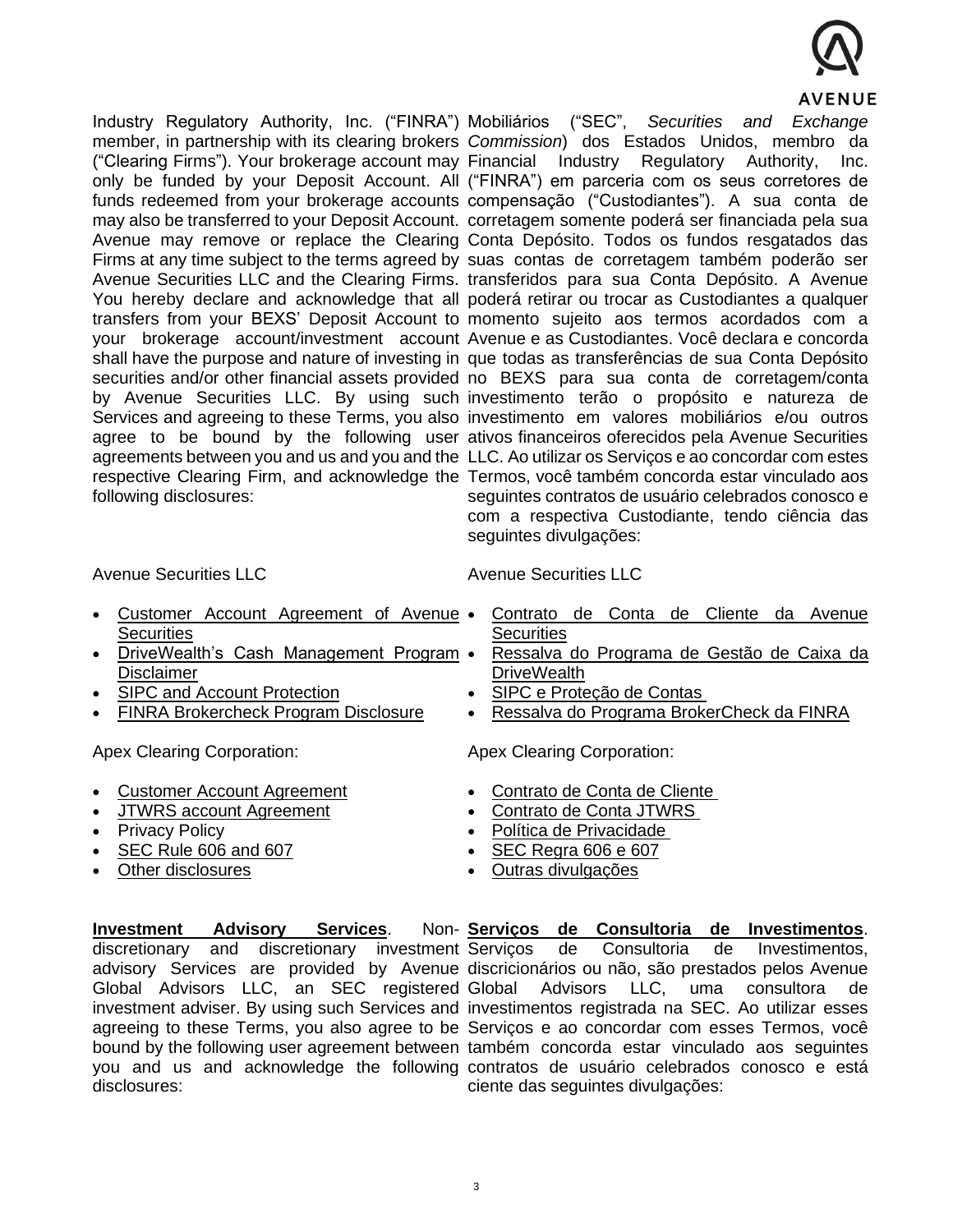

- [Advisory Agreement for Avenue Global](https://storage.googleapis.com/instdocbox/advisory_agreement_for_avenue_global_advisors-en.pdf)  [Advisors](https://storage.googleapis.com/instdocbox/advisory_agreement_for_avenue_global_advisors-en.pdf)
- [Important Note on the Execution of Portfolio](https://storage.googleapis.com/proddocbox/aga_disclosure_execution_portfolio_orders.pdf)  **[Orders](https://storage.googleapis.com/proddocbox/aga_disclosure_execution_portfolio_orders.pdf)**
- [ADV Part 2A](https://storage.googleapis.com/proddocbox/advisor_2a.pdf)
- [ADV Part 2B](https://storage.googleapis.com/instdocbox/advisor_2b.pdf)

Bank & Trust, Member FDIC including, but not limited to identity verification, compliance monitoring, as acknowledge the following disclosures:

- Contrato de Consultoria para Avenue Global [Advisors](https://storage.googleapis.com/instdocbox/advisory_agreement_for_avenue_global_advisors-en.pdf)
- Nota Importante na Assinatura de [Pedidos de](https://storage.googleapis.com/proddocbox/aga_disclosure_execution_portfolio_orders.pdf)  [Portfólio](https://storage.googleapis.com/proddocbox/aga_disclosure_execution_portfolio_orders.pdf)
- [ADV Parte 2A](https://storage.googleapis.com/proddocbox/advisor_2a.pdf)
- [ADV Parte 2B](https://storage.googleapis.com/instdocbox/advisor_2b.pdf)

Account Services. The Services related to Serviços de conta. Os serviços relacionados à sua your Evolve Bank & Trust transaction account conta de transação Evolve Bank & Trust e qualquer and any Card (as defined in your Evolve Bank Cartão (conforme definido em sua Conta de Cliente & Trust Customer Account and Cardholder Evolve Bank & Trust e Contrato de Titular do Cartão Agreement (the "Account Agreement"), and (o "Contrato de Conta") e outros serviços other related services are provided by Avenue relacionados são fornecidos pela Avenue Cash LLC Cash LLC as a service provider for Evolve como um provedor de serviços para Evolve Bank & Avenue Cash LLC is a service provider of the um provedor de serviços do Banco, contratado pelo Bank engaged by Bank to perform a number of Banco para realizar uma série de serviços nos services under the Account Agreement, termos do Contrato de Conta, incluindo, mas não se mitigation, managing your transfer instructions risco, gerenciamento de suas instruções de and other related services. Avenue Cash LLC transferência e outros serviços relacionados. as Bank's service provider, along with its Avenue Cash LLC como provedor de serviços do partners and agents, is the servicer of your Banco, junto com seus parceiros e agentes, é o banking account and Card and will be gestor de sua conta bancária e Cartão e será responsible, at times, for carrying out responsável, durante o período em questão, por responsibilities such as receiving and-realizar responsabilidades como receber e responding to notices from you concerning responder seus aviso sobre sua conta bancária. your banking account. Our partnership with the Nossa parceria com o Banco nos permite oferecer Bank enables us to offer banking services and serviços e produtos bancários a você. Ao usar sua products to you. By using your banking conta bancária (conta de corretagem e conta account (brokerage account and banking bancária são doravante designadas como "conta"), account are hereinafter referred to as Cartão ou qualquer outro serviço bancário "account"), Card or any other Bank related relacionado, e concordando com estes Termos, services, and agreeing to these Terms, you você também concorda em se comprometer com os also agree to be bound by the following user seguintes contratos de usuário entre você e o agreements between you and the Bank as well Banco, bem como reconhece as seguintes ("Bank"). Trust, Membro FDIC ("Banco"). Avenue Cash LLC é a verificação de identidade, monitoramento de conformidade, mitigação de divulgações:

|           | Avenue                                     | Cash | LLC. | Customer |           |                                         |  |  |  |  |
|-----------|--------------------------------------------|------|------|----------|-----------|-----------------------------------------|--|--|--|--|
| Agreement |                                            |      |      |          |           | Contrato do Cliente da Avenue Cash LLC  |  |  |  |  |
|           | Evolve Bank & Trust Customer Account       |      |      |          |           |                                         |  |  |  |  |
|           | and Cardholder Agreement                   |      |      |          |           | Conta de Cliente Evolve Bank & Trust e  |  |  |  |  |
| $\bullet$ | <b>Digital Wallet Terms and Conditions</b> |      |      |          |           | Contrato de Titular de Cartão           |  |  |  |  |
| $\bullet$ | <b>Electronic Communication Consent</b>    |      |      |          |           | Termos e Condições da Carteira Digital  |  |  |  |  |
| $\bullet$ | <b>Evolve Bank's Privacy Policy</b>        |      |      |          | $\bullet$ | Consentimento de Comunicação Eletrônica |  |  |  |  |
|           |                                            |      |      |          | $\bullet$ | Política de Privacidade da Evolve Bank  |  |  |  |  |
|           |                                            |      |      |          |           |                                         |  |  |  |  |

**International Fund Transfer Services**. The **Serviço de Transferência Internacional de**  Services related to the international fund **Fundos.** Os Serviços relacionados com a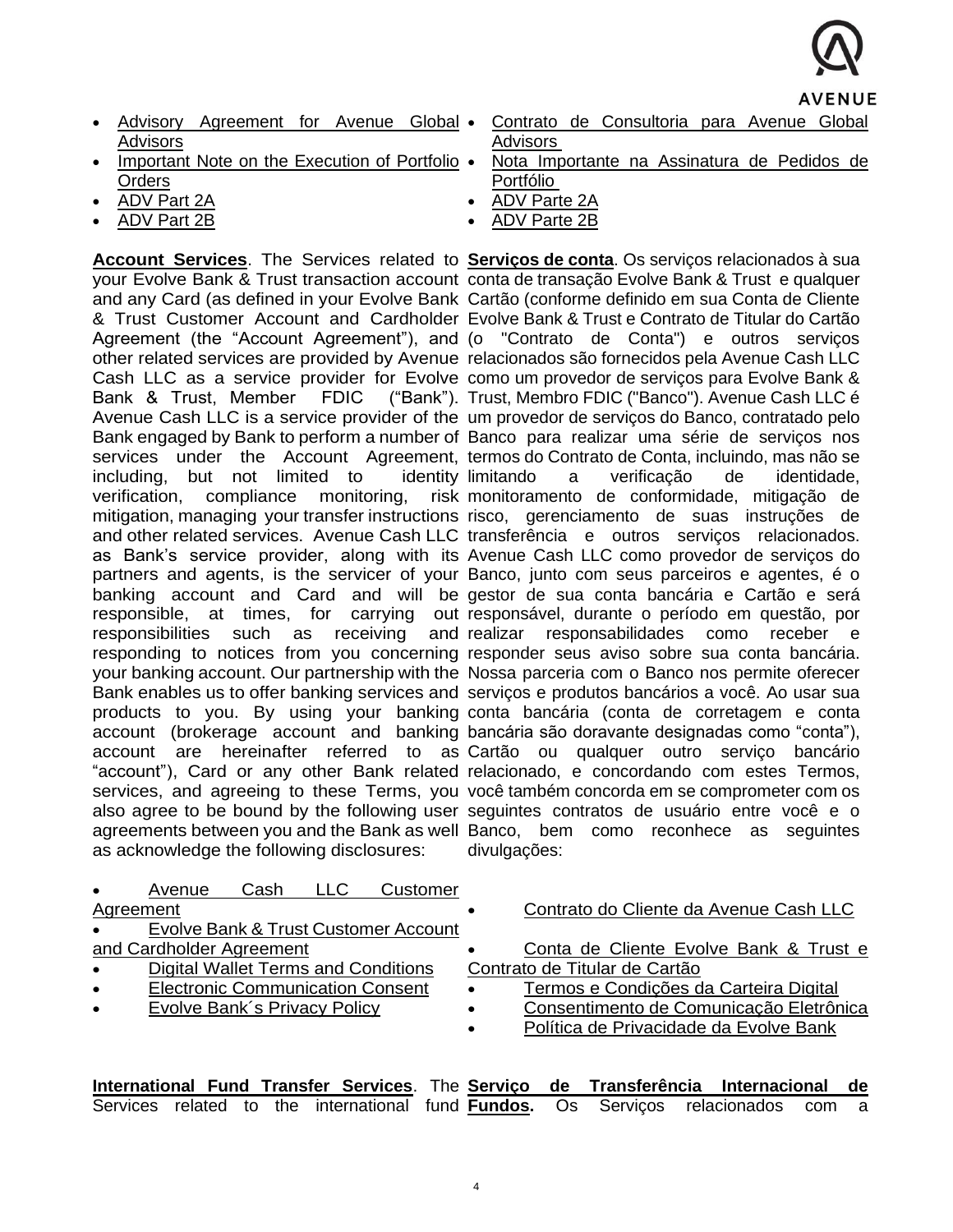

transfers from/to your Brazilian bank account transferência internacional de fundos de/para a sua Ltda. is responsible for providing you with Pagamento Ltda. provides BEXS agreements between you and BEXS:

to/from your Account are provided by Avenue conta bancária no Brasil e para/da sua Conta são Meios de Pagamento Ltda. in partnership with prestados pela Avenue Meios de Pagamento Ltda., BEXS Banco de Câmbio S.A. ("BEXS"), a em parceria com o BEXS Banco de Câmbio S.A. Brazilian bank authorized to operate by Central ("BEXS"), um banco brasileiro com autorização do Bank of Brazil. Avenue Meios de Pagamento Banco Central do Brasil para operar. A Avenue Meios payment accounts in Brazil to enable you to disponibilização de contas de pagamento no Brasil transfer your funds to Avenue from your Brazilian que permitam a transferência de fundos das suas bank accounts. BEXS is responsible for carrying contas em bancos brasileiros para a Avenue. A BEXS out foreign exchange transactions you request é responsável pelo desempenho das transações de through Avenue's platform. Avenue Meios de câmbio solicitadas, por meio da plataforma da technology and application programming-fornece ao BEXS tecnologia e interface de interfaces to enable BEXS to provide you its programação de aplicativo de tal modo que o BEXS Services though our platform. To use such preste esses serviços para você, por meio das Services, you also need to open a bank account nossas plataformas. Além disso, para utilizar esses with BEXS (the "Deposit Account"). The funds of Serviços, você precisa abrir uma conta bancária com your payment account you wish to remit abroad o BEXS ("Conta Depósito"). Os fundos na sua conta will be automatically transferred to your Deposit de pagamento, que você deseje remeter para o Account and then remitted to your Account. In the exterior, serão automaticamente transferidos para a same way, when you want to remit funds from sua Conta Depósito e, então, remitidos para a sua your Account to Brazil, your funds will be Conta. Do mesmo modo, se você quiser remeter received in your Deposit Account and then fundos da sua Conta para o Brasil, esses fundos automatically transferred to your payment serão recebidos na sua Conta Depósito e, então, account and available for withdrawals. By using automaticamente serão transferidos para a sua conta such Services and agreeing to these Terms, you de pagamento e disponibilizados para saques. Ao also agree to be bound by the following user utilizar esses Serviços e concordar com esses Pagamento Ltda. é responsável pela with Avenue. A Avenue Meios de Pagamento Ltda. Termos, você também concorda estar vinculado aos seguintes contratos de usuário celebrados com o BEXS:

• [Bank Account Agreement](https://storage.googleapis.com/proddocbox/bexs_agreement.pdf) of BEXS Banco [de Câmbio S/A](https://storage.googleapis.com/proddocbox/bexs_agreement.pdf)

• [Contrato de Conta Bancária do BEXS Banco](https://storage.googleapis.com/proddocbox/bexs_agreement.pdf)  [de Câmbio S/A](https://storage.googleapis.com/proddocbox/bexs_agreement.pdf)

be bound by the following user agreements:

- [Hotmart's General Terms of Use](https://www.hotmart.com/legal/en/terms-of-use)
- [Hotmart's Terms](https://www.hotmart.com/legal/en) and Policies

Avenue Academy. The Services related to **Avenue Academy.** Os Serviços relacionados à market and/or financial education is provided by educação financeira e/ou de mercado será fornecido Avenue Services LLC. By using such Services pela Avenue Services LLC. Ao utilizar tais Serviços e and agreeing to these Terms, you also agree to consentindo com os presentes Termos, você também concorda em se vincular aos seguintes acordos:

- [Termos Gerais de Uso da Hotmart](https://www.hotmart.com/legal/pt-BR/terms-of-use)
- [Termos e Políticas da Hotmart](https://storage.googleapis.com/proddocbox/customer-agreement-avenue-services.pdf)
- [Contrato do Cliente da Avenue Services LLC](https://storage.googleapis.com/proddocbox/customer-agreement-avenue-services.pdf)

# **Contratos e Divulgações Adicionais**

• [Avenue Services LLC Customer](https://storage.googleapis.com/proddocbox/customer-agreement-avenue-services.pdf) Os contratos e divulgações acima, bem como outras **[Agreement](https://storage.googleapis.com/proddocbox/customer-agreement-avenue-services.pdf)** divulgações, estão disponíveis no endereço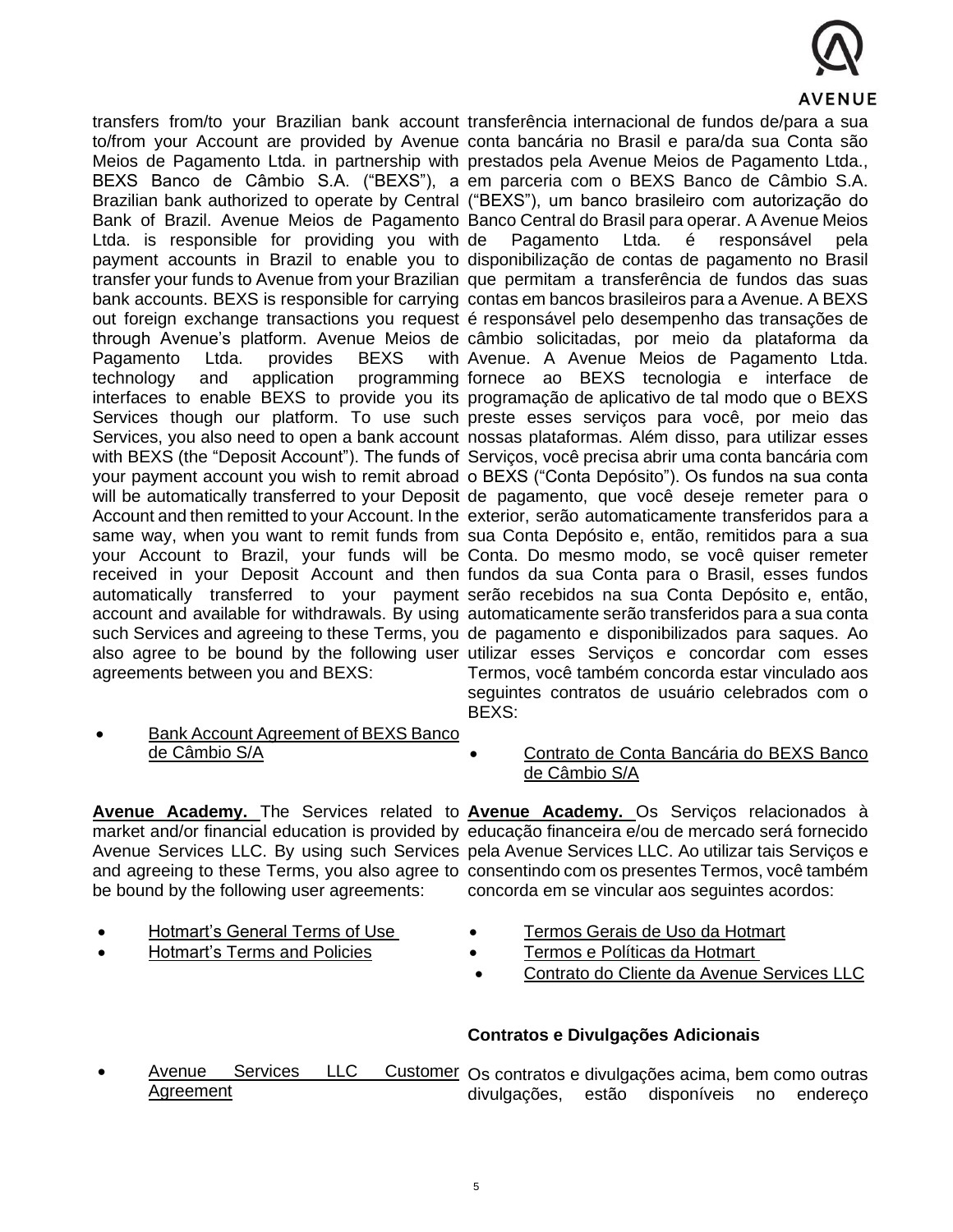

### **Additional Agreements and Disclosures**

The forementioned agreements and disclosures <https://www.avenue.us/en/disclosures/>

terms of such Additional Agreements are disposição específica. incorporated into these Terms by reference. In respect to such specific provisions.

Your access to the Services may also be subject prestados por nós. to terms of use, privacy policy and other provided by us.

Your use of your banking account, Card or other Bank related services is subject to Bank's privacy policy available at [https://www.getevolved.com/privacy-policy/.](https://www.getevolved.com/privacy-policy/)

#### **Service Availability**

using the Service will meet your requirements.

Use of the Service is at your own risk.

any portion of the Service or any portion thereof do Serviço, a qualquer momento e sem aviso. at any time without notice.

<https://www.avenue.us/en/disclosures/> ("Contratos Adicionais"). Se aplicável, os termos desses

as well as other disclosures are available at qualquer disposição neste instrumento e nos ("Additional Agreements"). If applicable, the Adicionais prevalecerão no que tange a essa Contratos Adicionais ficam incorporados a estes Termos, por referência. No caso de conflito entre Contratos Adicionais, os termos dos Contratos

the event of a conflict between any provisions O acesso aos Serviços também poderá estar sujeito herein and the Additional Agreements, the terms aos termos de uso, política de privacidade e outros of such Additional Agreements will prevail with contratos exigidos por prestadores de serviço terceirizados referentes ao uso do seu dispositivo, telefone, internet sem fio e outros serviços não

agreements required by third party providers in O uso de sua conta bancária, Cartão ou outros connection with the use of your device, serviços relacionados ao Banco estão sujeitos à telephone, wireless and other services not política de privacidade do Banco, disponível em [https://www.getevolved.com/privacy-policy/.](https://www.getevolved.com/privacy-policy/)

#### **Disponibilidade do Serviço**

We cannot guarantee that the Service will be disponível o tempo todo. Empregaremos esforços available at all times. We will make reasonable razoáveis para manter o Serviço disponível. efforts to maintain the Service. However, we do Entretanto, não garantimos que: (a) o Serviço not warrant that: (a) the Service will function funcionará de modo ininterrupto, seguro ou que uninterrupted, secure or available at any estará disponível a qualquer hora ou local especial particular time or location or that the results that ou que os resultados obtidos com o uso do Serviço may be obtained from the use of the Service will serão fidedignos ou confiáveis; (b) qualquer erro ou be accurate or reliable; (b) any errors or defects defeito seja corrigido; (c) o Serviço esteja livre de will be corrected; (c) the Service is free of viruses vírus, ou outro componente danoso ou (d) que os or other harmful components; or (d) the results of resultados obtidos do Serviço cumprirão suas Não podemos garantir que o Serviço estará exigências.

Você utiliza o Serviço por sua conta e risco.

We reserve the right, in our sole discretion and qualquer obrigação de modificar, melhorar, without any obligation, to modify, improve, suspender ou corrigir qualquer erro ou omissão em discontinue or correct any errors or omissions in qualquer parte do Serviço ou, mesmo, qualquer parte Reservamos o direito, a nosso critério e sem

By using the Service, you agree that we are not responsáveis por qualquer perda resultante desse responsible for any losses resulting from your uso e reconhece os seguintes riscos: (1) o acesso à Ao utilizar o Serviço, você concorda que não somos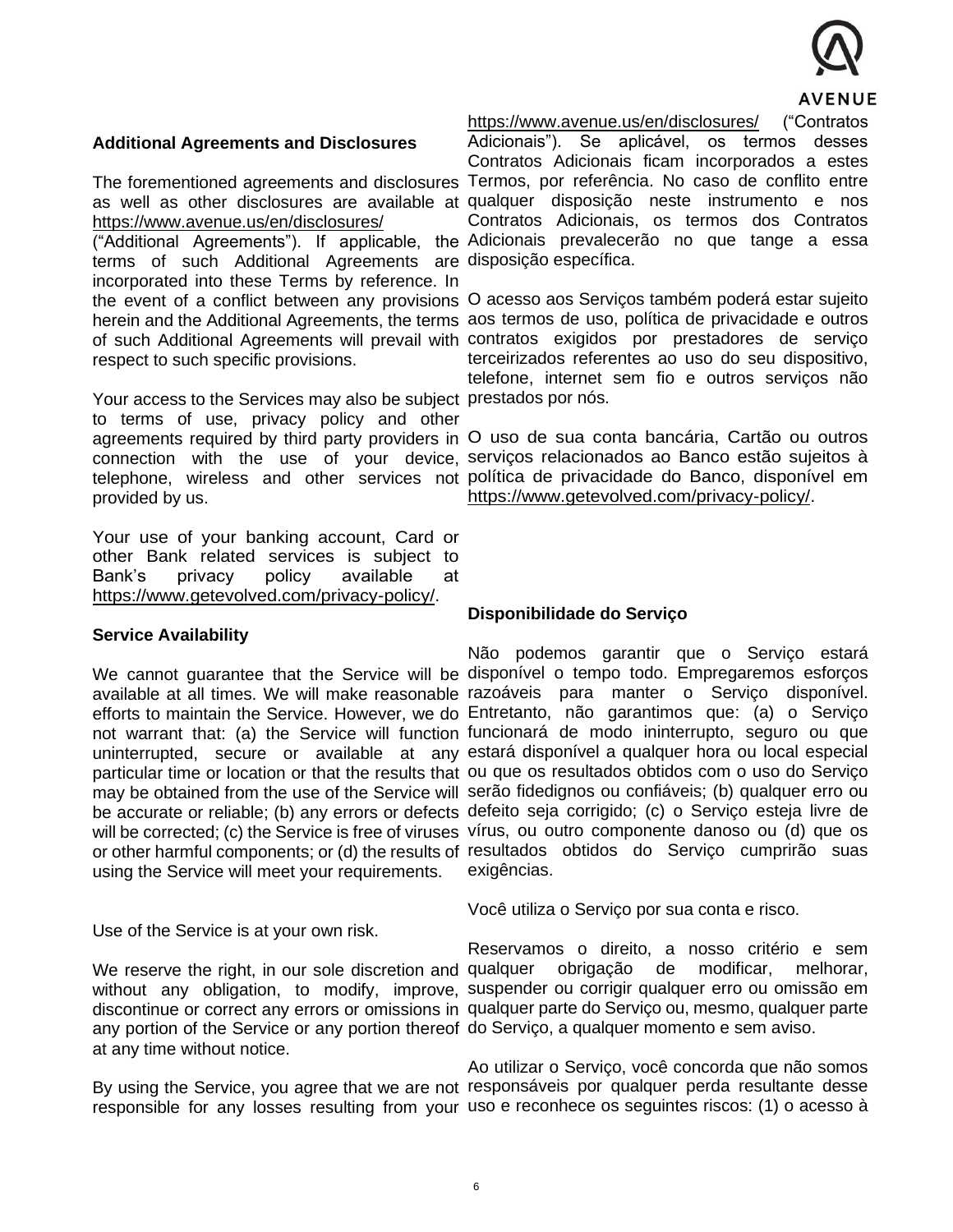

volatility, volume or systems capacity.

# **Eligibility Criteria**

reasonable steps to notify you if we deny you Serviço. access to the Service.

#### **International Use**

Service.

use and acknowledge the following risks: (1) Internet ou acesso à internet sem fio poderá ser lento Internet or wireless access may be delayed or ou interrompido, ou poderá não estar disponível; (2) interrupted, or may be unavailable; (2) data os dados transmitidos por meio da internet ou acesso transmitted through the internet or wireless à internet sem fio poderão ser interceptados por access may be intercepted by unauthorized pessoas não autorizadas; (3) se você não garantir a persons; (3) your failure to physically secure your segurança, fisicamente, do seu dispositivo eletrônico electronic device or to protect your passwords ou proteger as suas senhas pessoas não autorizadas can result in unauthorized access to your poderão acessar as suas contas no seu dispositivo; account(s); (4) the accuracy and timeliness or (4) a fidedignidade e conveniência ou completude completeness of data transmitted through the dos dados transmitidos pela internet ou acesso à internet or wireless access cannot be internet sem fio não podem ser garantidos e você é guaranteed, and you are responsible for setting responsável pelo ajuste das configurações de cache the cache settings on your browser to ensure you no seu browser para assegurar o recebimento dos are receiving the most recent data; and (5) dados atualizados; e (5) o tempo de resposta poderá response times may be delayed by market ser lento devido a volatilidade do mercado, volume ou capacidade do sistema.

# **Critério de Qualificação**

The Service is available only to individuals aged maiores de 18 anos. Reservamos o direito de não 18 years or older. We reserve the right, in our permitir acesso ao Serviço ou a qualquer parte do sole and absolute discretion, to deny you access Serviço, a nosso exclusivo critério, incluindo o to the Service, or any portion of the Service, fechamento ou a desconexão da sua conta, sujeito including by closing or disconnecting your ao Contrato firmado entre você e a Avenue. Sujeitos account, subject to Avenue's agreement with à Lei Aplicável, tomaremos quaisquer medidas you. Subject to applicable law, we will take cabíveis para notifica-lo se negamos seu acesso ao O Serviço está disponível somente para indivíduos

#### **Uso Internacional**

The Services provided by us are offered only in jurisdições que permitem legalmente a realização jurisdictions where it is legal to do so. The desses serviços. A disponibilidade do Serviço pela availability of the Service over the Internet is not Internet não significa um convite ou oferta de a solicitation for, or offering of, Services to any Serviços para indivíduos que estejam em jurisdição person in any jurisdiction where such solicitation onde o convite ou a oferta desses serviços seja ilegal. or offering is illegal. We reserve the right to limit Reservamos o direito de limitar a disponibilidade do the availability of the Service to any person, Serviço para qualquer pessoa, área geográfica, ou geographic area, or jurisdiction, at any time and jurisdição, a qualquer momento e ao nosso critério. in our sole discretion. If you are located in a Se você está localizado em país que sofra embargo country embargoed by the United States or if you pelos Estados Unidos ou se faz parte da lista do are on the U.S. Treasury Department's list of Ministério da Fazenda dos EUA referente aos Specially Designated Nationals, you will not Cidadãos Especialmente Designados [*Specially*  engage in commercial activities on or through the *Designated Nationals*], você não poderá contratar Os Serviços prestados são ofertados somente nas atividades comerciais no ou por meio do Serviço.

If you access the Services from outside of the Unidos, o fará por sua conta e risco. Dentro ou fora United States, you do so at your own risk. dos Estados Unidos, você é o único responsável pelo Se você acessar os Serviços fora dos Estados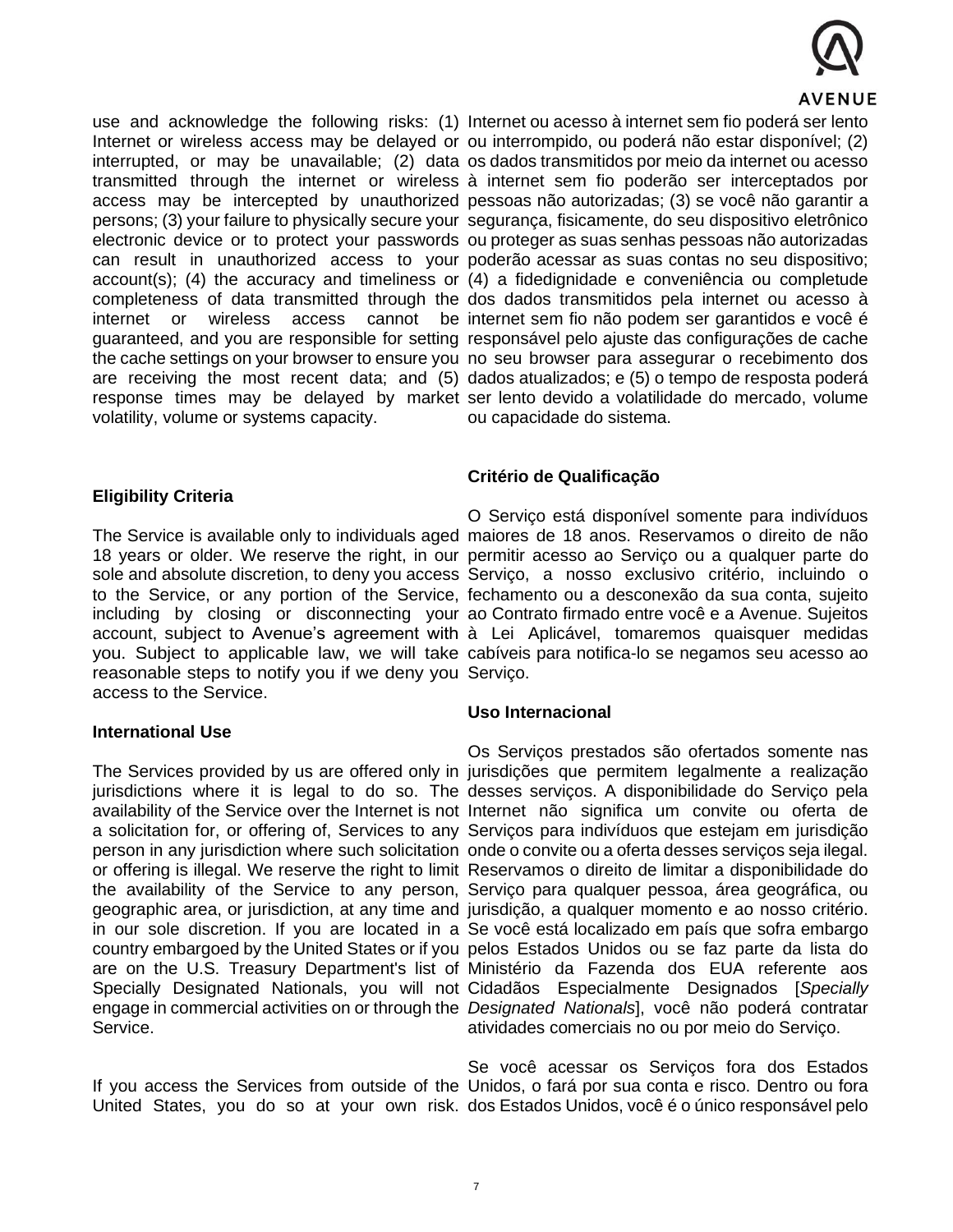

Whether inside or outside of the United States, cumprimento de todas as leis, regras e regulamentos would constitute an illegal offense, give rise to proibido. liability or otherwise violate any applicable local, state, national or international law or regulation.

# you are solely responsible for complying with all vigentes ou eventuais, promulgados por qualquer laws, rules and regulations that are now or autoridade ou agência do governo, que rejam ou se hereinafter promulgated by any government apliquem à operação e uso dos Serviços. Sem limitar authority or agency that govern or apply to the a generalidade do precedente, você observará essas operation and use of the Services. Without restrições e não exportará ou reexportará qualquer limiting the generality of the foregoing, you shall Conteúdo (conforme definido abaixo) para países ou comply with such restrictions and not export or pessoas proibidas nos termos das leis de controle de re-export any of the Content (as defined below) exportação dos Estados Unidos. Qualquer uso dos to countries or persons prohibited under the Serviços que constitua ofensa, gere responsabilidade export control laws of the United States. You are ou de outro modo viole qualquer lei ou regulamento prohibited from any use of the Services that aplicável, local, estadual, nacional ou internacional, é

# **Prohibited Uses**

You may not:

- Use the Service for any illegal purpose, or any other purpose not permitted in these Terms;
- Use the Service or the Content or features for any commercial purpose;
- Modify, copy, adapt or translate any part of the Service without our written permission;
- Reverse-engineer, decompile, create derivative works of, modify, disrupt, otherwise tamper or disassemble the technology we use to provide the Service or otherwise attempt to obtain our source code;
- Bypass, modify, defeat, reverse-engineer, disassemble, tamper with or circumvent any of the security features of the Service, including altering any digital rights management functionality of our Service;
- Impersonate another person or entity, misrepresent your affiliation with a person or entity (including us), or use a false identity;
- Use the login information of another person, unless they have specifically authorized you to do so;
- Assist or encourage any third party in engaging in any activity restricted by these Terms;

Não é permitido:

**Usos Proibidos**

- Utilizar o Servico para qualquer fim ilegal ou não permitido nestes Termos;
- Utilizar o Serviço ou o Conteúdo ou as características para qualquer fim comercial;
- Modificar, copiar, adaptar ou traduzir qualquer parte do Serviço sem a nossa permissão por escrito;
- Utilizar engenharia reversa, decompilar, criar obra derivada, modificar, prejudicar, ou de outro modo adulterar ou desmontar a tecnologia empregada na prestação do Serviço ou de outro modo tentar obter o nosso código fonte;
- Contornar, modificar, frustrar, utilizar engenharia reversa, desmontar, adulterar com ou driblar qualquer característica de segurança do Serviço, incluindo a alteração de qualquer funcionalidade de direitos de gestão digital dos nossos Serviços; • Usurpar a função de outra pessoa ou entidade, declarar falsamente afiliação com pessoa ou
	- entidade (incluindo conosco), ou utilizar identidade falsa;
- Utilizar a informação de login de outra pessoa, salvo mediante autorização específica;
- Ajudar ou encorajar qualquer terceiro a se envolver em qualquer atividade restrita nestes Termos;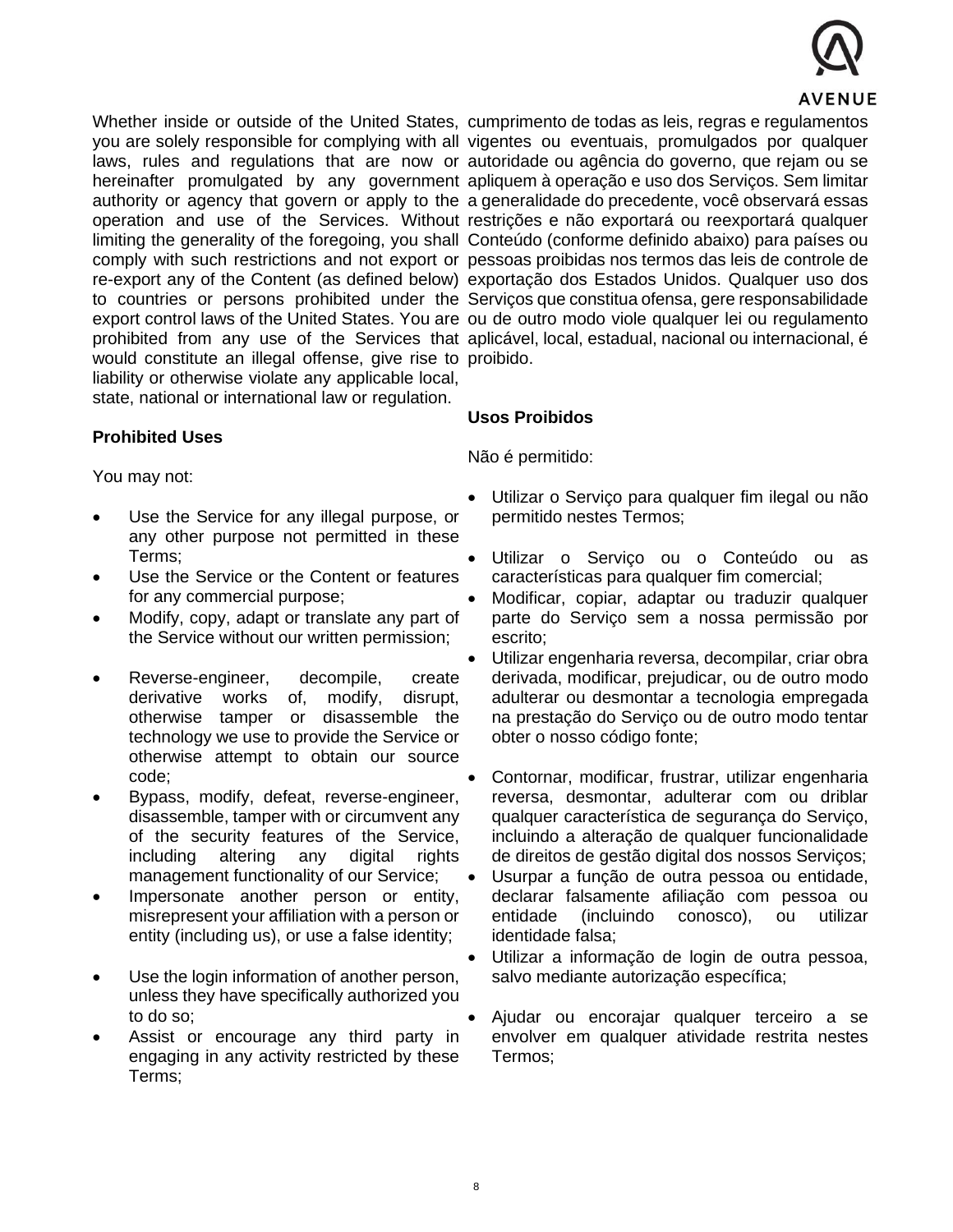

- Collect, manually or through an automatic process, information about other users or our Service;
- Submit false or misleading information to us or post User Content that infringes on a third party's intellectual property;
- Use our name or trademarks in any manner without our prior written permission;
- Remove or alter any copyright, trademark or  $\bullet$ other proprietary notice contained on the Service;
- Engage in any activity that interferes with any third party's ability to use or enjoy, or our ability to provide the Service;
- Interfere with or damage the Service or our  $\bullet$ servers through the use of viruses, cancel bots, Trojan horses, harmful code, flood pings, denial of service attacks, packet or IP spoofing, forged routing or electronic mail address information, or similar methods or technology;
- "Deep link" or frame, inline link or mirror any part of the Service without our written permission; or Engage, directly or indirectly, in transmission of "spam," chain letters, junk mail or any other type of unsolicited solicitation.
- Coletar, manualmente ou por meio de processo automático, informação sobre outros usuários ou sobre os nossos Serviço;
- Apresentar informação falsa ou enganosa para nós ou postar Conteúdo de Usuário que viole a propriedade intelectual de terceiro;
- Utilizar nosso nome ou marcas registradas, de qualquer modo sem permissão prévia, por escrito;
- Retirar ou alterar qualquer direito autoral, marca registrada ou outro aviso de direito proprietário contido no Serviço;
- Se envolver em qualquer atividade que interfira com a capacidade de qualquer terceiro de uso ou gozo, ou com a nossa capacidade de prestar o Serviço;
- Interferir com, ou danificar o Serviço ou nossos servidores por meio de vírus, *cancel bots*, cavalo de Tróia, código maligno, *flood pings*, negação de ataques de serviço, pacote ou IP *spoofing*, falso roteamento, ou informação de endereço de email, ou método ou tecnologia similar;
- Gerar ou estruturar "*deep link*", "*inline link"* ou espelhar qualquer Parte do Serviço sem nossa permissão por escrito; ou se envolver, direta ou indiretamente, com a transmissão de "spam," correntes, lixo eletrônico ou qualquer outro tipo de indução não solicitada.

#### **Intellectual Property; Content**

commentary, interactive tools, testimonials will be identified as such.

**Propriedade Intelectual; Conteúdo** 

The Service may include news and information, O Serviço poderá incluir notícias, informação, symbols and quotes, research reports and data símbolos, cotações, relatório de pesquisa e dados concerning the financial markets, securities and concernentes aos mercados financeiros, de ações e other subjects ("Content"). The Content may be outros assuntos ("Conteúdo"). O Conteúdo poderá owned by us or third parties. The source of all ser de nossa propriedade ou de propriedade de third-party Content is clearly and prominently Terceiros. A fonte de todos os Conteúdos de identified. We have not been involved in the terceiros está identificada de modo claro e em preparation, adoption or editing of third-party destaque. Não nos envolvemos na preparação, Content and we do not endorse or approve such adoção ou edição do Conteúdo de terceiro e nem Content. Testimonials may not be representative endossamos ou aprovamos esse Conteúdo. Os of the experience of other clients and are not testemunhos poderão não refletir a experiência de indicative of future performance or success. Paid outros e não indicam desempenho ou sucesso futuro. securities comentários, ferramentas interativas, títulos, Os testemunhos pagos serão identificados.

The Content is protected under both United O Conteúdo é protegido nos termos das leis dos States and foreign laws. Unauthorized use of the Estados Unidos e estrangeiras. O uso não autorizado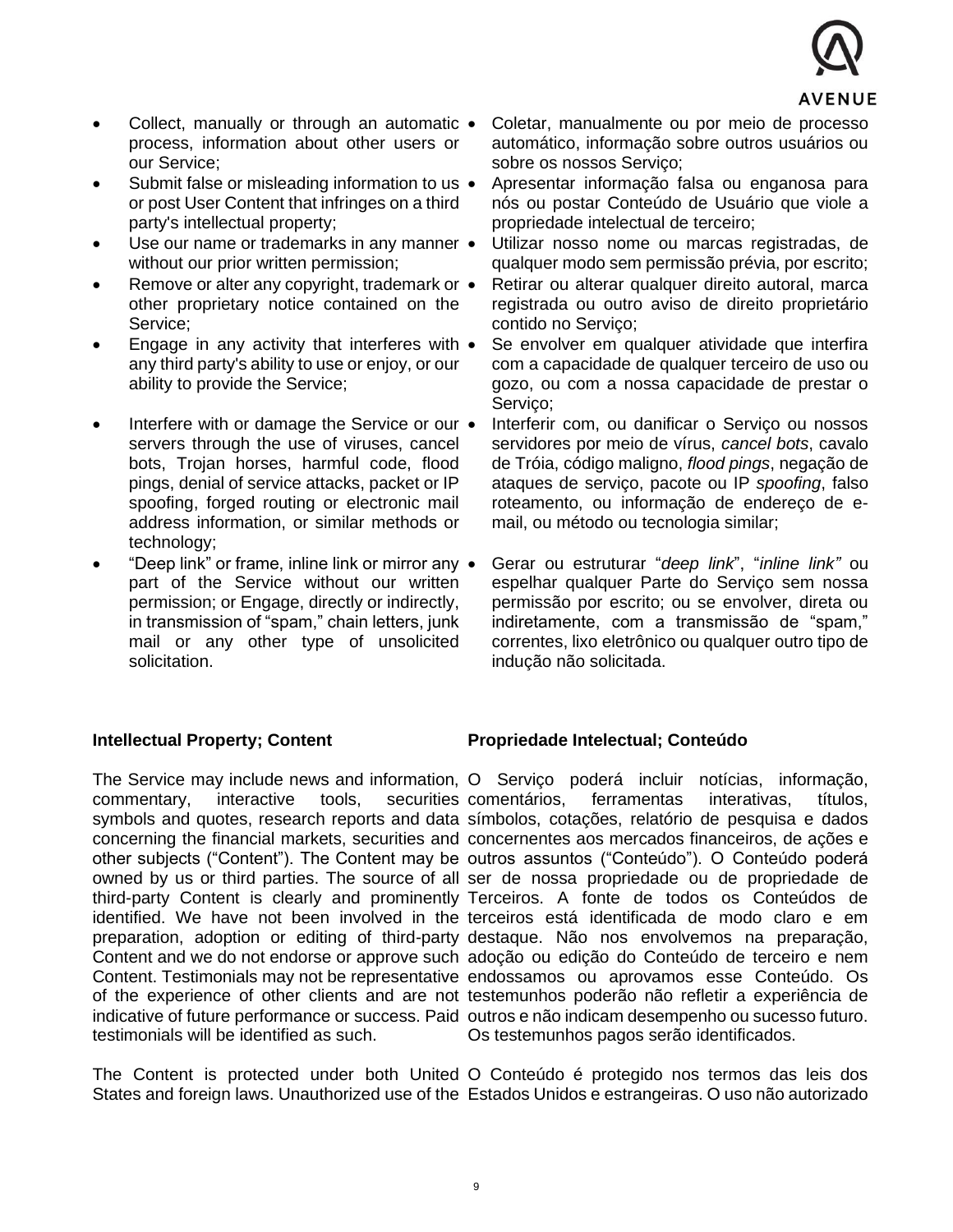

Content may violate copyright, trademark, and do Conteúdo poderá violar direito autoral, marca of the Content.

herein grants you any right or license, express or nestes Termos from the use of Our IP inures to our benefit.

other laws. You may view all Content for your registrada, e outras leis. Você poderá verificar todo o own personal, non- commercial use. No other Conteúdo, para uso pessoal e não comercial. use is permitted without the prior written consent Nenhum outro uso é permitido sem o consentimento of Avenue. We and our licensors retain all right, prévio por escrito da Avenue. Os licenciantes detêm title, and interest, including all intellectual todos os direitos, titularidades e participações, property rights, in and to the Content. You must incluindo todos os direitos de Propriedade Intelectual retain all copyright and other proprietary notices relacionados ao Conteúdo. Você deve respeitar contained in the original Content. You may not todos os avisos de direito autoral e outros avisos de sell, transfer, assign, license, sublicense, or direito proprietário que estão no Conteúdo original. modify the Content or reproduce, display, Você não poderá vender, transferir, ceder, licenciar, publicly perform, make a derivative version of, sublicenciar, modificar, reproduzir, exibir, distribute, or otherwise use the Content in any desempenhar publicamente, fazer uma versão way for any public or commercial purpose. None derivada, distribuir, ou de outro modo utilizar o of the Content may be retransmitted without our Conteúdo para qualquer fim público ou comercial. express, written consent for each and every Nenhum Conteúdo poderá ser retransmitido sem o instance. If you violate any part of these Terms, nosso consentimento expresso e por escrito para your permission to access the Content and the cada evento. Se você violar qualquer parte destes Service automatically terminates and you must Termos, a sua permissão de acesso ao Conteúdo e immediately destroy any copies you have made ao Serviço serão, automaticamente, rescindidos e você deverá destruir, de imediato, qualquer cópia de Conteúdo que você tenha feito.

You acknowledge and agree that, unless Você reconhece e concorda que, salvo se de outro otherwise noted, we or our licensors own all legal modo declarado, nós, ou os nossos licenciantes, right, title and interest, including all intellectual detemos todos os direitos legais, titularidades e property rights, in and to the Service, the participações, incluindo todos os direitos de Content, and all components thereof, including Propriedade Intelectual relacionados ao Serviço, ao but not limited to visual interfaces, interactive Conteúdo, e a todos os seus componentes, incluindo features, graphics, design, compilation, entre outros, interfaces visuais, características computer code, products, software, aggregate interativas, gráficos, design, compilação, código de user reviews, and ratings, as well as our name, computador, produtos, software, revisão de usuários trade names, trademarks, service marks, logos, agregados e ratings, bem como nossos nomes, domain names, (collectively, "Our IP"). You may nomes comerciais, marcas registradas, marcas de not modify, reproduce, distribute, create serviço, logos, nomes de domínio, (em conjunto, derivative works or adaptations of, publicly "Nossa PI"). Você não poderá modificar, reproduzir, display or in any way exploit Our IP in whole or in distribuir, criar obra derivada ou adaptar, exibir em part except as expressly authorized by us in a público, ou de qualquer modo explorar a Nossa PI, separate written document. You agree that you no todo o em parte, salvo como autorizado de modo shall not remove, obscure, or alter any expresso pela Avenue, em documento separado por proprietary rights notices (including copyright escrito. Você concorda em não retirar, obscurecer, ou and trademark notices) which may be affixed to alterar qualquer aviso de direito proprietário or contained within the Service. Except as (incluindo os avisos de direito autoral e marca expressly provided in these Terms (including any registrada) que possa estar afixado no ou contido no incorporated Additional Agreement), nothing Serviço. Salvo conforme expressamente disposto implied, in or to Our IP, and all such rights are Adicional incorporado), nada neste instrumento expressly reserved by us. All goodwill generated garante qualquer direito ou licença, explícita ou (incluindo qualquer Contrato implícita, na ou para a Nossa PI, e todos esses direitos foram expressamente reservados pela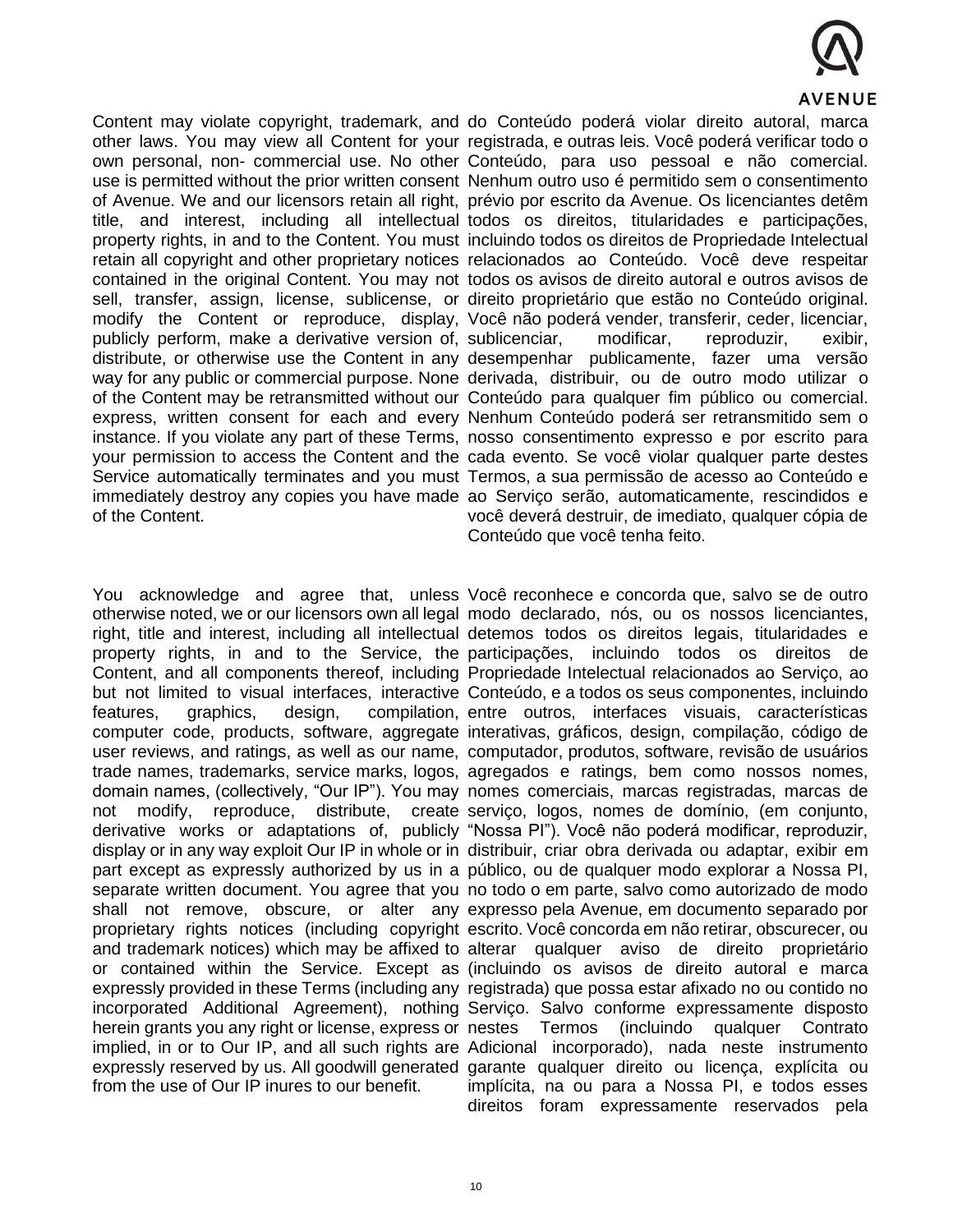

The trademarks, service marks, and logos of da Nossa PI reverterá em nosso benefício. Avenue (the "Avenue Trademarks") used and use of framing or mirrors.

#### **User Content**

**Our Service may allow you to post, link, store, ("User Content"). You are responsible for the**  including its legality, reliability,

Avenue Todo o fundo de comércio gerado pelo uso

displayed on the Service are registered and As marcas registradas, marcas de serviço, e logos da unregistered trademarks or service marks of Avenue ("Marcas Registradas da Avenue") utilizadas Avenue and form part of Our IP. Other company, e exibidas no Serviço são marcas registradas ou product, and service names located on the marcas de serviço, registradas ou não, da Avenue e Service may be trademarks or service marks parte da Nossa PI. Outros nomes de empresas e de owned by others (the "Third-Party Trademarks," serviços no Serviço poderão ser marcas registradas and, collectively with Avenue Trademarks, the ou marcas de serviço de titularidade de outros "Trademarks"). Nothing on the Service should be ("Marcas Registradas de Terceiros," e junto com as construed as granting, by implication, estoppel, Marcas Registradas da Avenue, as "Marcas or otherwise, any license or right to use the Registradas"). Nada no Serviço deve ser interpretado Trademarks, without our prior written permission de modo implícito, contraditório, ou de outro modo specific for each such use. Use of the que dê a entender que foi dada concessão de Trademarks as part of a link to or from any site is qualquer licença ou direito para uso das Marcas prohibited unless establishment of such a link is Registradas sem permissão prévia, por escrito, approved in advance by us in writing. All goodwill específica para cada uso. O uso das Marcas generated from the use of Avenue Trademarks Registradas como parte de um link para ou de inures to our benefit. Elements of the Service are qualquer site é proibido, salvo se aprovado protected by trade dress, trademark, unfair previamente pela Avenue por escrito. Qualquer competition, and other state and federal laws and reputação ou prestígio gerada pelo uso de Marcas may not be copied or imitated in whole or in part, Registradas da Avenue reverte em nosso benefício. by any means, including, but not limited to, the Os elementos do Serviço são protegidos por nossa imagem comercial, marca registrada, por normas de concorrência desleal, e outras leis estaduais e federais, não podendo ser copiados ou imitados, no todo ou em parte, por qualquer meio, incluindo, entre outros, o uso de molduras ou espelhos.

#### **Conteúdo do Usuário**

**share and otherwise make available certain O Serviço poderá permitir postagem, link, information, text, images, or other material armazenamento, compartilhamento, e outros** Content that you post to the Service, informação, texto, imagem, ou outro material **appropriateness.** You expressly acknowledge **pelo Conteúdo que postar no Serviço, incluindo**  and agree that once you submit your User **pela legalidade, confiabilidade e adequação da**  Content for inclusion into the Service, there is no **postagem.** Você reconhece e concorda, de modo confidentiality or privacy with respect to such expresso, que ao apresentar o seu Conteúdo de User Content, including, without limitation, any Usuário para inclusão no Serviço, não haverá personally identifying information that you may confidencialidade ou privacidade com referência a make available, and such User Content may be esse Conteúdo do Usuário, incluindo, entre outros, shared with other users of the Service. **When**  qualquer informação de identificação pessoal que **you submit a posting to us on the Service or**  você possa disponibilizar e que esse Conteúdo de **other sites, we may identify you by: your**  Usuário poderá ser compartilhado com outros **hometown, and state or country; and your** usuários do Serviço. Ao apresentar uma postagem, first name, or last name and initial, or an alias no Serviço ou em outros sites, poderemos that you have provided to us; your "member identificar você por: cidade, estado ou país de **since" date; and other information that does origem; e o seu primeiro nome, ou sobrenome e modos disponibilização de determinada ("Conteúdo do Usuário"). Você será responsável**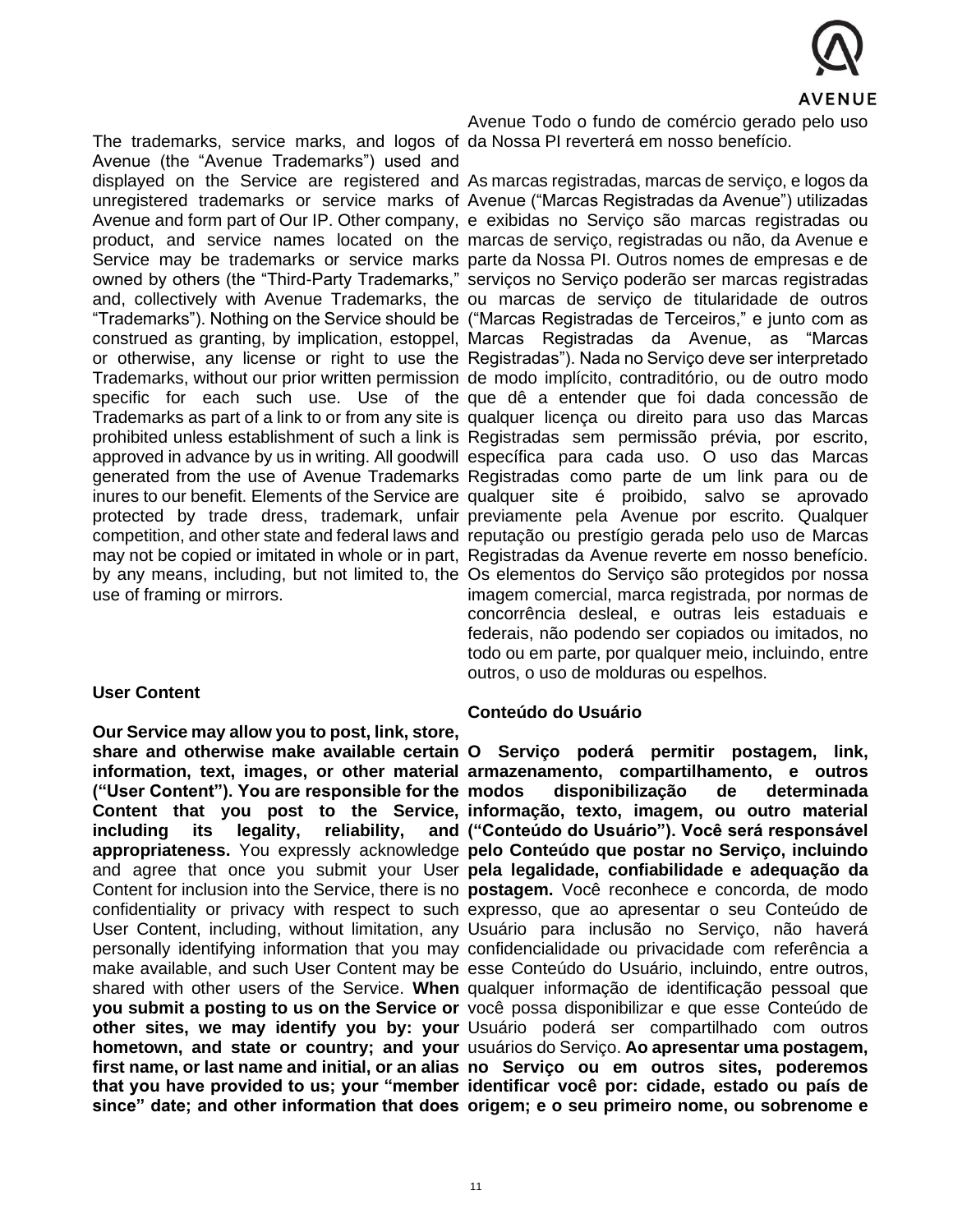

**not specifically identify you, all subject to the inicial, ou por um apelido que você forneça; os SERVICE**.

If you submit User Content to us, each Terms.

You retain all copyrights and other intellectual Content that you have posted.

**terms and conditions of our Privacy Policy. seus dados de "membro desde" e outras YOU, AND NOT AVENUE, ARE ENTIRELY informações que não o identifiquem RESPONSIBLE FOR ALL YOUR USER especificamente, tudo sujeito aos termos e**  CONTENT THAT YOU UPLOAD, POST, E- condições da nossa Política de privacidade. **MAIL, OR OTHERWISE TRANSMIT VIA THE VOCÊ, E NÃO A AVENUE, SERÁ INTEIRAMENTE RESPONSÁVEL POR TODO O CONTEÚDO DE USUÁRIO QUE VOCÊ INSIRA, POSTE, ENCAMINHE POR E-MAIL, OU DE OUTRO MODO TRANSMITA POR MEIO DO SERVIÇO.** 

submission constitutes a representation and Se você nos enviar Conteúdo de Usuário, o envio warranty that: (i) the User Content you post on constituirá uma declaração e garantia de que: (i) o the Service is yours (you own it) or you have the Conteúdo de Usuário que você postou no Serviço é right to use it and grant us the rights and license seu (sua propriedade) ou você tem direito de utilizar as provided in these Terms, (ii) your User e nos concede direitos e licença, como disposto Content, and our use thereof, does not and will nestes Termos, (ii) o seu Conteúdo do Usuário e o not violate rights of any third party including, nosso uso desse Conteúdo não viola, ou violará os without limitation, privacy rights, publicity rights, direitos de qualquer terceiro incluindo, entre outros, copyrights, other intellectual property rights, or direitos de privacidade, direitos de publicidade, contract rights; and (iii) your User Content direitos autorais, outros direitos de Propriedade contains no materials or information that is false, Intelectual, ou direitos contratuais; e (iii) o seu offensive, libelous, defamatory, violates any law Conteúdo de Usuário não contém materiais ou or the rights of third parties, or violates these informação que seja falsa, ofensiva, injuriosa, difamatória, viole qualquer lei ou os direitos de Terceiros, ou viola estes Termos.

property rights in and to your own User Content. Você detém todos os direitos autorais e outros However, by posting User Content on the Service direitos de Propriedade Intelectual no e para o seu or on third party sites (such as our social media Conteúdo do Usuário. Entretanto, ao postar o pages), you hereby grant us and our affiliates Conteúdo de Usuário no Serviço ou em sites de and licensees a non-exclusive, royalty-free, terceiros (tais como nossas páginas de mídias freely sublicensable, worldwide, perpetual right sociais), neste ato, você cede para a Avenue e para and license to modify, compile, combine with as suas coligadas e licenciados direito e licença, não other content, copy, record, synchronize, exclusiva, livre de royalties, sublicenciável, ao redor transmit, translate, format, distribute, publicly do mundo, perpétuos para modificar, compilar, display, publicly perform, and otherwise use or combinar com outro conteúdo, copiar, registrar, exploit (including for profit) your User Content in sincronizar, transmitir, traduzir, formatar, distribuir, whole, or in part by or in any means, methods, exibir publicamente, desempenhar publicamente, e media, or technology now known or hereafter de outro modo utilizar ou explorar (incluindo, aferindo devised. We do not agree to post all User lucro) o seu Conteúdo de Usuário no todo ou em Content received. We reserve the right to remove parte por ou em qualquer meio, método, mídia, ou or modify any posting that at our sole discretion tecnologia conhecida ou eventual. Nós não without notice. Notwithstanding the foregoing, we acordamos em postar todos os Conteúdos de are under no obligation to remove any User Usuários recebidos. Reservamos o direito de retirar ou modificar qualquer postagem, a nosso critério e sem aviso. Não obstante o acima, não temos qualquer obrigação de retirar qualquer Conteúdo de Usuário postado por você.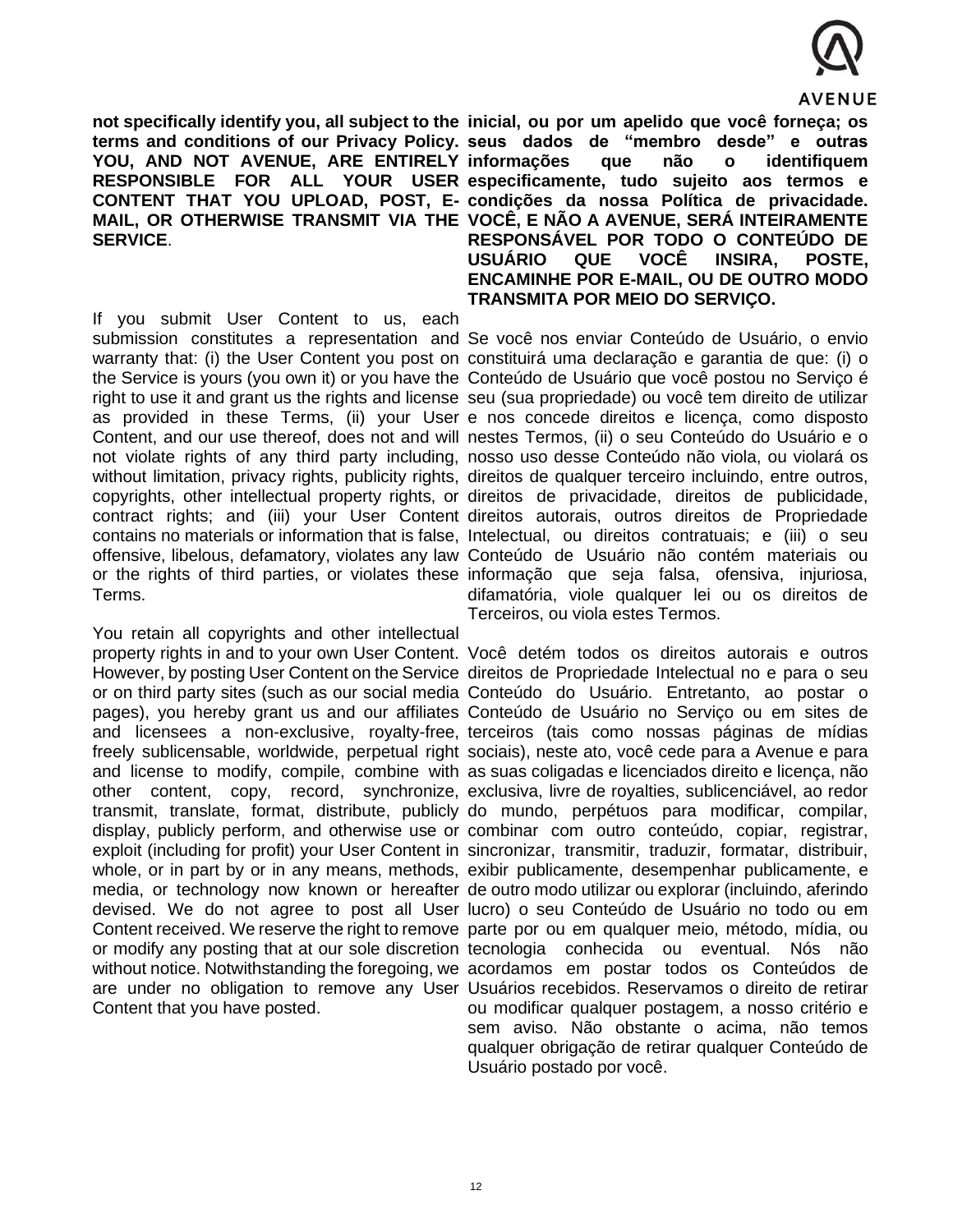

#### **Links To Other Web Sites; Third Party Links Para Outros Websites; Declarações de Representations Terceiros**

your own risk.

**the representations of third parties.**

#### **Registration for the Service**

Our Service may contain links to third-party O Serviço poderá conter links para websites ou websites or services that are not owned or serviços de terceiros que não são de propriedade controlled by us. These links are provided solely controlados pela Avenue. Estes links são fornecidos, as a convenience to you and not as an somente, como conveniência e não como endorsement by us of the person or entity recomendação, pela Avenue, da pessoa ou entidade operating such sites or the content on such sites. que opera esses sites ou o conteúdo nesses sites. We have no control over, and assume no Não temos controle sobre, e não assumimos responsibility for, the content, privacy policies, or qualquer responsabilidade pelo conteúdo, políticas practices of any third-party websites or services. de privacidade, ou práticas de qualquer website ou You further acknowledge and agree that we shall serviço de terceiro. Além disso, você reconhece e not be responsible or liable, directly or indirectly, concorda que a Avenue não será responsável, direta for any damage or loss caused or alleged to be ou indiretamente, for qualquer dano ou perda caused by or in connection with use of or reliance causada ou alegada referente ao uso ou a confiança on any such content, goods, or services available em qualquer desses conteúdos, bens, ou serviços on or through any such websites or services. We disponíveis por meio de qualquer desses websites ou strongly advise you to read the terms and serviços. Recomendamos, firmemente, que você leia conditions and privacy policies of any third-party os termos e condições e políticas de privacidade de websites or services that you visit. If you decide quaisquer websites ou serviços de terceiros que você to access linked external websites, you do so at visite. Será por sua conta e risco o seu acesso a websites externos por link.

We are not responsible for representations Não nos responsabilizamos por declarações **made by nonemployees or third parties. We feitas por pessoas que não são funcionários ou do not endorse, authorize, or stand behind Terceiros. Não endossamos, autorizamos, ou any representations made by users of our apoiamos qualquer declaração de usuários dos**  Service. You will not seek to hold us liable for nossos Serviços. Você não nos responsabilizará **por declarações de indivíduos não relacionados à Avenue.** 

#### **Registro para o Serviço**

Registering for an account with us by providing O registro de uma conta com a Avenue, por meio do the information requested will give you access to fornecimento das informações exigidas, certain parts of the Service subject to the disponibilizará o acesso a determinadas partes do applicable Additional Agreements incorporated Serviço, sujeito aos Contratos Adicionais aplicáveis herein. Some portions of the Service require you incorporados a este instrumento. Algumas partes do to provide additional personal information (for Serviço exigem informação pessoal adicional (por example, name, age, contact information, date of exemplo, nome, idade, informações de contato, data birth, Social Security number) before you can de nascimento, número de CPF/CNPJ) antes de access their features. Registering for an account liberar o acesso. O registro da conta é opcional, bem is optional, as is providing additional personal como a divulgação de informação pessoal para information to access additional Services. acessar Serviços adicionais. Entretanto, se você não However, if you do not provide the information fornecer a informação exigida, você não poderá requested, you will not be able to access certain acessar determinadas características do Serviço. features of the Service. You agree that the Você concorda que todas as informações prestadas information that you provide to us upon no registro, e qualquer outra informação, serão registration and at all other times will be accurate, fidedignas, atuais e completas. Você concorda em current and complete. You agree to maintain and manter e atualizar essas informações de forma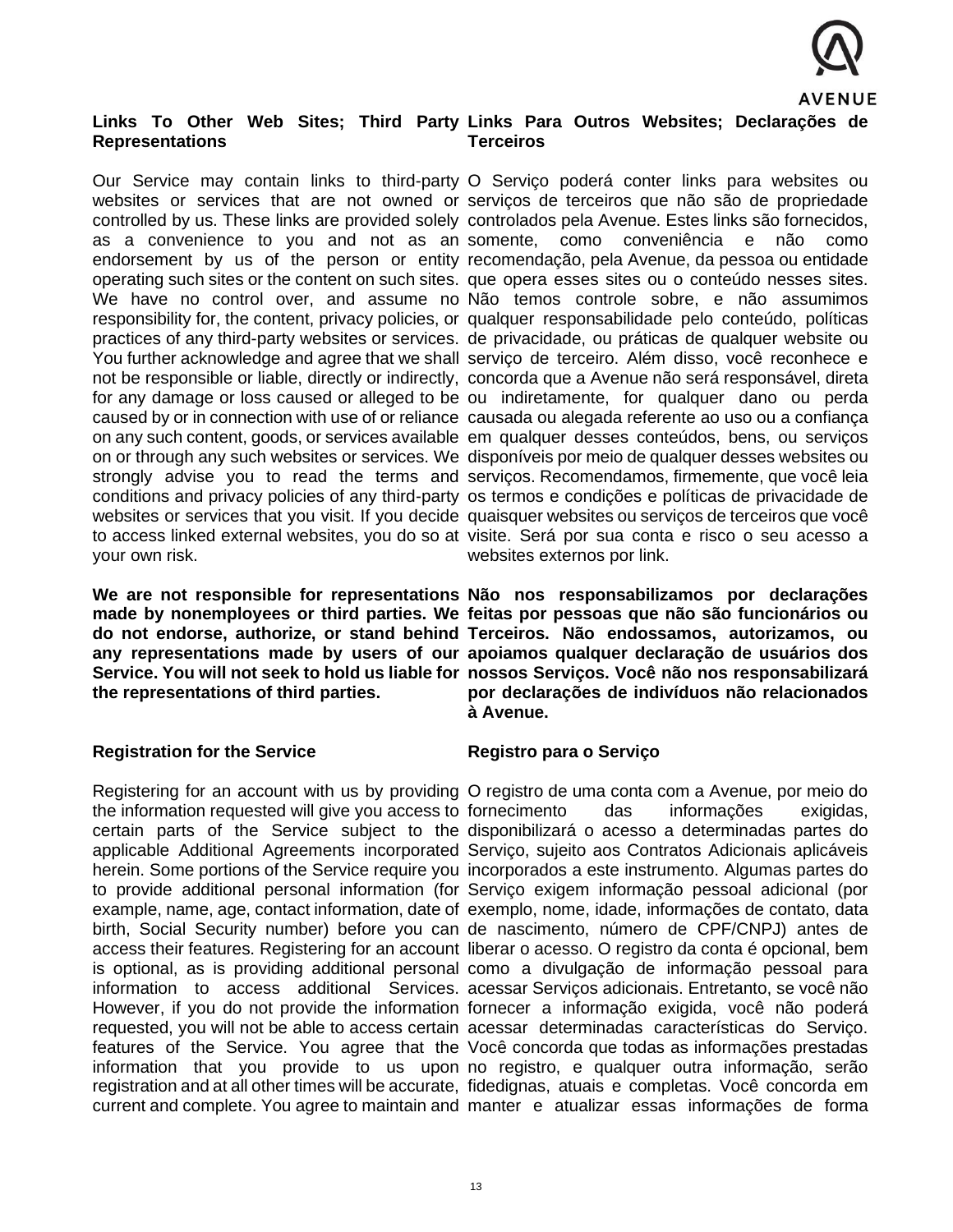

update this information on a biannual basis. bianual. A ausência de manutenção e atualização Failure to do so constitutes a breach of these configura descumprimento destes Termos e poderá Terms, which may result in termination of your resultar em fechamento da sua conta no Serviço. account on the Service.

party account information.

You may not register an account for anyone but Você não poderá registrar qualquer outra pessoa na yourself. You agree not to misrepresent your sua conta. Você concorda que não fará declaração identity, your personal information or your third-falsa sobre a sua identidade, prestará informação pessoal ou informação da conta de terceiro.

## **Consent to Obtain Credit and Financial Consentimento para Obter Informações de Information and Information from Third Crédito e Financeiras e Informações de Terceiros Parties**

AUTHORIZES US TO OBTAIN INFORMATION SERVICE.

By submitting an application for an account, you Ao apresentar um pedido de conta, você emite um are giving us your express written consent to consentimento expresso por escrito para a obtenção obtain consumer reports (including credit de relatórios de consumo (incluindo relatórios de reports) about you and other information, crédito) sobre você e outras informações, incluindo including credit and employment information, informações sobre crédito e emprego, de uma, ou about you from one or more consumer reporting mais de uma agência de proteção ao crédito agencies (including credit bureaus) and to review (incluindo agências de crédito) e para a revisão e a and act on those reports and information. You tomada de decisões com base nesses relatórios e authorize us to obtain reports from third parties informação. Você nos garante autorização para a concerning your financial situation, credit obtenção de relatórios de Terceiros concernentes a standing, business conduct or reputation. If sua condição financeira, situação de crédito, conduta requested to do so in writing, we will provide you comercial ou reputação. Mediante solicitação por with a copy of any such report. Where the law escrito, forneceremos cópia de qualquer desses requires disclosure or if we believe disclosure is relatórios. Quando a divulgação for exigida em lei, ou necessary for the conduct of our business, you se você, ou se a Avenue, salvo melhor juízo, acreditar authorize us to disclose nonpublic information que a divulgação seja necessária para a condução about you. BY SUBMITTING AN APPLICATION dos nossos negócios, você autorizará a divulgação FOR AN ACCOUNT, YOU ARE PROVIDING de informação não pública sobre você. AO "WRITTEN INSTRUCTIONS" TO US UNDER APRESENTAR PEDIDO DE CONTA, VOCÊ THE FAIR CREDIT REPORTING ACT, WHICH FORNECE "INSTRUÇÕES POR ESCRITO", PARA FROM YOUR PERSONAL CREDIT PROFILE DIVULGAÇÃO EQUITATIVA DE CRÉDITO [*FAIR*  OR OTHER INFORMATION FROM ONE OR *CREDIT REPORT ACT*], QUE AUTORIZA A MORE CONSUMER REPORTING AGENCIES. AVENUE A OBTER INFORMAÇÃO DO SEU PERFIL THE INFORMATION OBTAINED FROM YOUR PESSOAL DE CRÉDITO OU OUTRA INFORMAÇÃO CREDIT REPORT, AS WELL AS OTHER DE UMA OU MAIS AGÊNCIAS DE PROTEÇÃO AO INFORMATION THAT WE OBTAIN ABOUT CRÉDITO. A INFORMAÇÃO OBTIDA A PARTIR DO YOU IN ACCORDANCE WITH THESE TERMS, SEU RELATÓRIO DE CRÉDITO, BEM COMO WILL BE USED FOR A LEGITIMATE OUTRAS INFORMAÇÕES OBTIDAS DE ACORDO BUSINESS NEED, IN CONNECTION WITH A COM ESTES TERMOS, SERÁ UTILIZADA EM BUSINESS TRANSACTION INITIATED IN NEGÓCIOS LEGÍTIMOS, RELACIONADOS COM A WRITING BY YOU (i.e., YOUR APPLICATION TRANSAÇÃO COMERCIAL QUE VOCÊ INICIOU, TO USE OUR SERVICE), IN ORDER TO POR ESCRITO (ex.: O PEDIDO PARA USO DOS DETERMINE YOUR ELIGIBILITY FOR THE NOSSOS SERVIÇOS), PARA DETERMINAR A SUA A AVENUE, NOS TERMOS DA LEI DE QUALIFICAÇÃO PARA O SERVIÇO.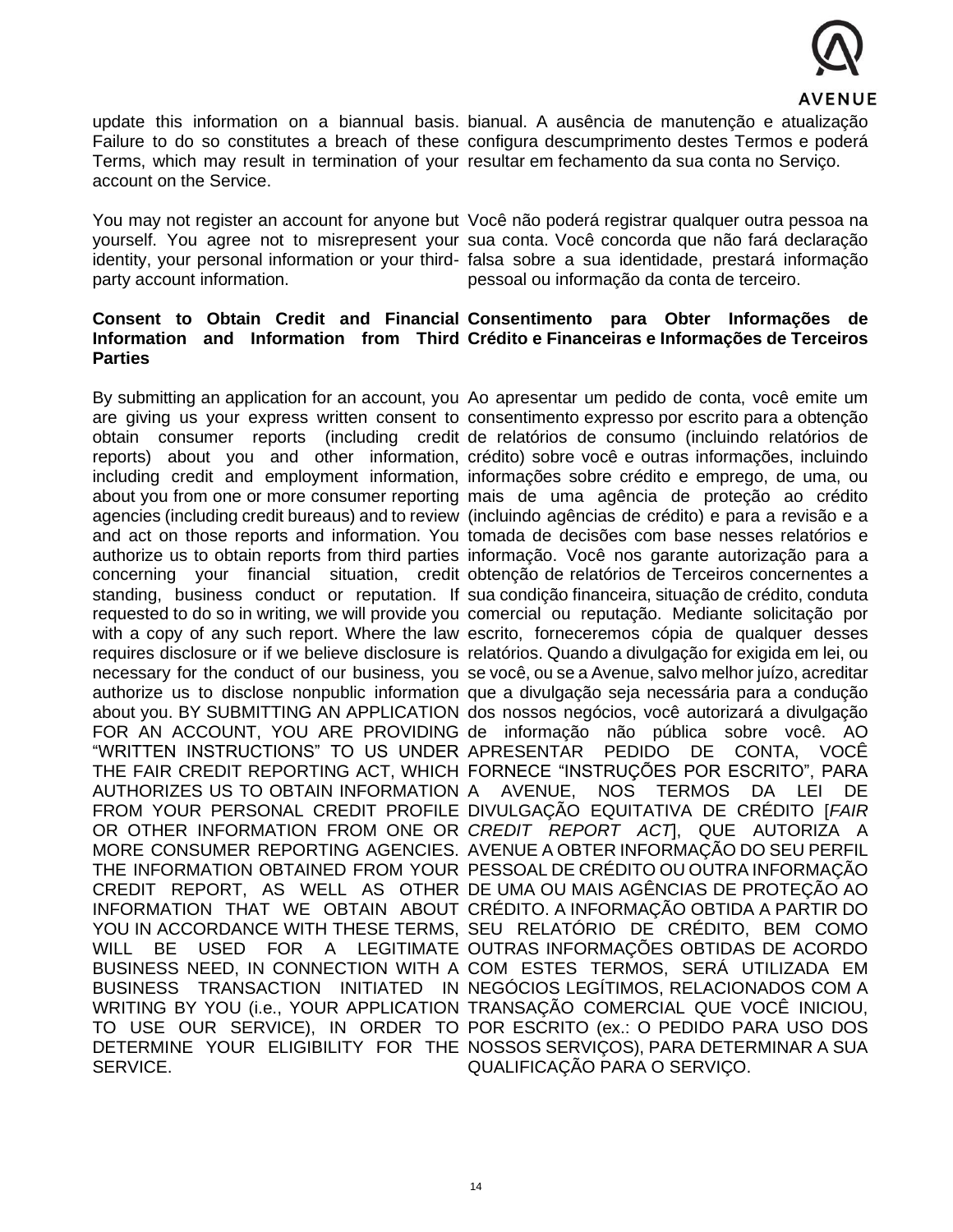

agreement or terms that you are subject to.

We may use certain third parties to gather your Podemos utilizar determinados Terceiros para coletar data from financial institutions. By using the os seus dados em instituições financeiras. Ao utilizar Service, you grant our third-party providers the o Serviço, você cede aos nossos terceiros right, power, and authority to act on your behalf contratados o direito, poder, e autoridade para agir to access and transmit your personal and em seu nome e acessar e transmitir as suas financial information from the relevant financial informações pessoais e financeiras da respectiva institution, including from Bank for your banking instituição financeira, incluindo do Banco de sua account and Card, according to the terms of our conta bancária e Cartão, conforme os termos da third-party provider's privacy policy. Through the política de privacidade dos terceiros contratados. Ao Service, you may authorize us to access read-longo do Serviço, você poderá autorizar a Avenue a only information for the accounts you have with acessar informação somente para leitura das contas third party financial institutions, such as your que você mantém em outras instituições financeiras, bank. You understand and agree that to enable tais como o seu banco. Você admite e concorda que this feature you must enter on the Service the para habilitar esta característica você tem de digitar, login information and credentials necessary to no Serviço, a informação de login e credenciais access your account information. By enabling necessárias ao acesso à informação da conta. Ao this feature you grant to us express permission habilitar essa característica você nos cede permissão to use your login information to access your expressa para utilizar as informações de login para account information in connection with your use acessar suas informações de conta referente ao uso of the Service. You represent and warrant that in do Serviço. Você declara e garante que, ao fornecer providing us with your login information and suas informações de login e informações de conta, account information you are not violating any você não viola qualquer contrato ou termos aos quais você esteja vinculado.

## **No Warranties; Limitation of Liability**

TO THE FULLEST EXTENT PERMISSIBLE NO UNDER APPLICABLE LAW, ALL REPRESENTATIONS. GUARANTEES AND CONDITIONS MERCHANTABILITY, FITNESS FOR A PARTICULAR PURPOSE. NONINFRINGEMENT OF REGARDING THE USE OR THE RESULTS OF REPAIR, OR CORRECTION TO SERVICE. WE DO NOT WARRANT THAT THE SERVICO. CORRECTED, OR THAT THE SERVICE, OR

#### **Ausência de Garantias; Isenção.**

DISCLAIMED, WHETHER EXPRESS, IMPLIED IMPLÍCITA OU LEGAL, INCLUINDO, ENTRE OR STATUTORY, INCLUDING, BUT NOT-OUTROS, AS GARANTIAS IMPLÍCITAS DE LIMITED TO, IMPLIED WARRANTIES OF COMERCIALIDADE, ADEQUAÇÃO PARA FIM PROPERTY RIGHTS, OR OTHER TERMS POSSAM, DE OUTRO MODO, ESTAR IMPLÍCITOS WHICH MIGHT OTHERWISE BE IMPLIED BY EM LEIS, NO DIREITO CIVIL, OU EM EQUIDADE. STATUTE, COMMON LAW OR IN EQUITY. WE NÃO OFERECEMOS QUALQUER GARANTIA DO NOT MAKE ANY REPRESENTATIONS REFERENTE AO USO OU AOS RESULTADOS DO THE SERVICE IN TERMS OF CORRECTNESS, FIDEDIGNIDADE, OPORTUNIDADE, ACCURACY, TIMELINESS, RELIABILITY, OR CONFIABILIDADE, OU DE OUTRO MODO. VOCÊ É OTHERWISE. YOU ASSUME THE ENTIRE EXCLUSIVAMENTE RESPONSÁVEL PELO CUSTO COST OF ALL NECESSARY MAINTENANCE, TOTAL DE TODAS AS MANUTENÇÕES, REPAROS EQUIPMENT YOU USE IN ACCESSING THE EQUIPAMENTO UTILIZADO NO ACESSO AO SERVICE WILL BE UNINTERRUPTED OR ININTERRUPTO, LIVRE DE ERROS OU QUE OS ERROR-FREE, THAT DEFECTS WILL BE DEFEITOS SERÃO CORRIGIDOS OU QUE O LIMITE PERMITIDO NA LEGISLAÇÃO TODAS AS DECLARAÇÕES. WARRANTIES, GARANTIAS E CONDIÇÕES SÃO, NESTE ATO, ARE DIVULGADAS, SEJA DE FORMA EXPRESSA, ESPECÍFICO, TITULARIDADES, AUSÊNCIA DE VIOLAÇÃO DE DIREITOS DE PROPRIEDADE INTELECTUAL, OU OUTROS TERMOS QUE EM TERMOS DE CORREÇÃO. ANY OU CORREÇÕES NECESSÁRIAS EM QUALQUER NÃO GARANTIMOS SERVIÇO OU OS SERVIDORES QUE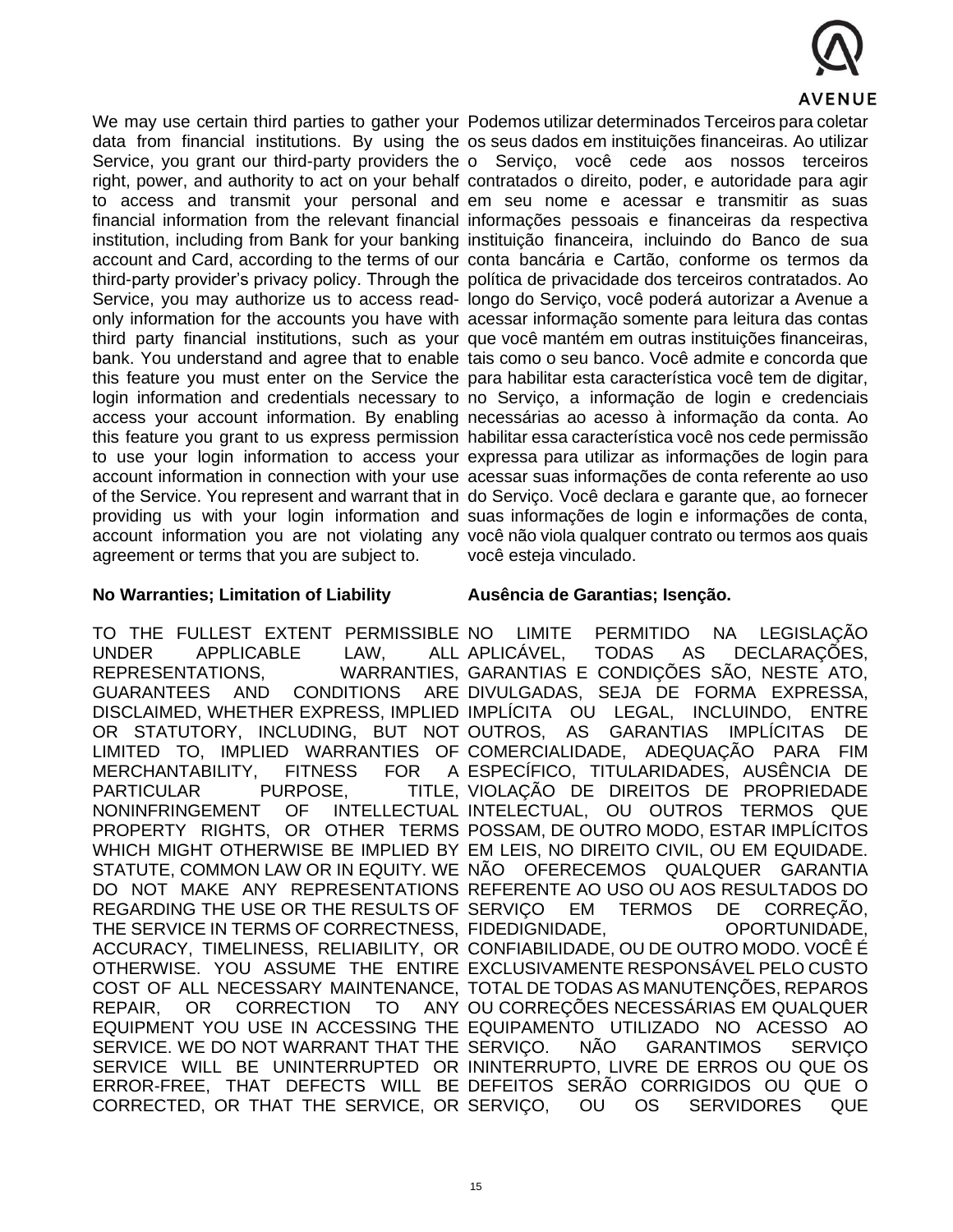

THE SERVERS THAT PROCESS PROCESSAM A INFORMAÇÃO PARA A AVENUE INFORMATION FOR US, ARE FREE OF NÃO TENHAM VÍRUS, BUGS OU OUTROS VIRUSES, BUGS OR OTHER HARMFUL COMPONENTES NOCIVOS. O SERVIÇO É COMPONENTS. THE SERVICE IS PROVIDED PRESTADOS EM BASES DE "COMO SE ON AN "AS IS", "AS AVAILABLE" AND "WITH ENCONTRA", "COMO DISPONÍVEL" E "COM ALL FAULTS" BASIS. TODAS AS FALHAS".

CONTRACT, OR COMMON LAW TORT OR CIRCUMSTANCES BEYOND TO INDIRECT, INCIDENTAL, PUNITIVE, AND ARE EXPRESSLY ADVISED OF POSSIBILITY OF SUCH DAMAGES.

TO THE MAXIMUM EXTENT PERMITTED BY CONFLICTING PROVISIONS IN AFFILIATES. AGENTS AND SERVICES WILL NOT EXCEED ESSENTIAL PURPOSE.

IN CONNECTION WITH ANY WARRANTY, EM CASO DE QUALQUER GARANTIA, CONTRATO CLAIMS, WE WILL NOT BE LIABLE TO YOU RESPONSÁVEIS, PERANTE VOCÊ OU OR ANYONE ELSE FOR DAMAGES OF ANY QUALQUER OUTRA PESSOA, POR KIND ARISING FROM THE USE OF THE INDENIZAÇÕES DE QUALQUER TIPO, SERVICE, INABILITY TO USE THE SERVICE, DECORRENTES DO USO DO SERVIÇO, CONTROL, INCLUDING, BUT NOT LIMITED CIRCUNSTÂNCIAS FORA DO CONTROLE DA CONSEQUENTIAL DAMAGES, EVEN IF WE INDENIZAÇÃO POR DANO IMPREVISTO, AÇÃO JUDICIAL, NÃO SEREMOS OUR INCAPACIDADE DE UTILIZAR O SERVIÇO, OU INCLUINDO, ENTRE OUTROS, THE EMERGENTE, PUNITIVO E INDIRETO, MESMO CONSIDERANDO ACONSELHAMENTO EXPRESSO DA POSSIBILIDADE DE DANO.

APPLICABLE LAW, AND SUBJECT TO ANY APLICÁVEL, E SUJEITO A QUALQUER INCORPORATED ADDITIONAL AGREEMENT CONTRATO ADICIONAL APLICÁVEL, QUE, SE WHICH, IF APPLICABLE, SHALL CONTROL, APLICÁVEL, SERÁ O INSTRUMENTO EM VIGOR, THE CUMULATIVE LIABILITY OF US, OUR A RESPONSABILIDADE AGREGADA DA AVENUE, RESPECTIVE OFFICERS, DIRECTORS, RESPECTIVOS DIRETORES, EMPLOYEES, AND AGENTS TO YOU FOR ALL ADMINISTRADORES, FUNCIONÁRIOS E CLAIMS, NOT ATTRIBUTABLE TO PERSONAL AGENTES EM QUALQUER PEDIDO, NÃO INJURIES, ARISING FROM OR RELATING TO ATRIBUÍVEL A LESÃO CORPORAL, THESE TERMS OR YOUR USE OF THE DECORRENTE DE OU RELACIONADO COM GREATER OF (A) THE TOTAL AMOUNT NÃO EXCEDERÁ O MAIOR DENTRE OS RECEIVED BY US FROM YOU DURING THE SEGUINTES: (A) O VALOR TOTAL RECEBIDO SIX-MONTH PERIOD PRIOR TO THE ACT, PELA AVENUE DURANTE OS SEIS MESES QUE OMISSION OR OCCURRENCE GIVING RISE ANTECEDERAM O ATO, OMISSÃO, OU TO SUCH LIABILITY, OR (B) \$50. THIS OCORRÊNCIA QUE GEROU A LIMITATION OF LIABILITY IS INTENDED TO RESPONSABILIDADE, OU (B) \$50. ESTA APPLY WITHOUT REGARD TO WHETHER LIMITAÇÃO DE RESPONSABILIDADE SE APLICA OTHER PROVISIONS OF THESE TERMS SEM CONSIDERAR DESCUMPRIMENTO OU HAVE BEEN BREACHED OR HAVE PROVEN INEFICÁCIA DE OUTRAS DISPOSIÇÕES NESTES INEFFECTIVE OR IF A REMEDY FAILS OF ITS TERMOS OU SE DETERMINADA COMPENSÃO PERMITIDO NA LEGISLAÇÃO ANY DISPOSIÇÃO CONFLITANTE EM QUALQUER THEIR DAS NOSSAS COLIGADAS, AGENTES E DOS THE ESTES TERMOS OU COM O USO DOS SERVICOS NÃO CUMPRIR SEU PROPÓSITO.

Some states or other jurisdictions, including the Alguns estados, ou outras jurisdições, incluindo o State of New Jersey, do not allow the disclaimer Estado de Nova Jersey, não permitem ressalva de of implied warranties or the exclusion of certain garantias implícitas ou exclusão de determinada damages, so the above disclaimers, exclusions, indenização; portanto, as ressalvas, exclusões e and limitations may not apply to you. You may limitações acima poderão não se aplicar ao seu caso.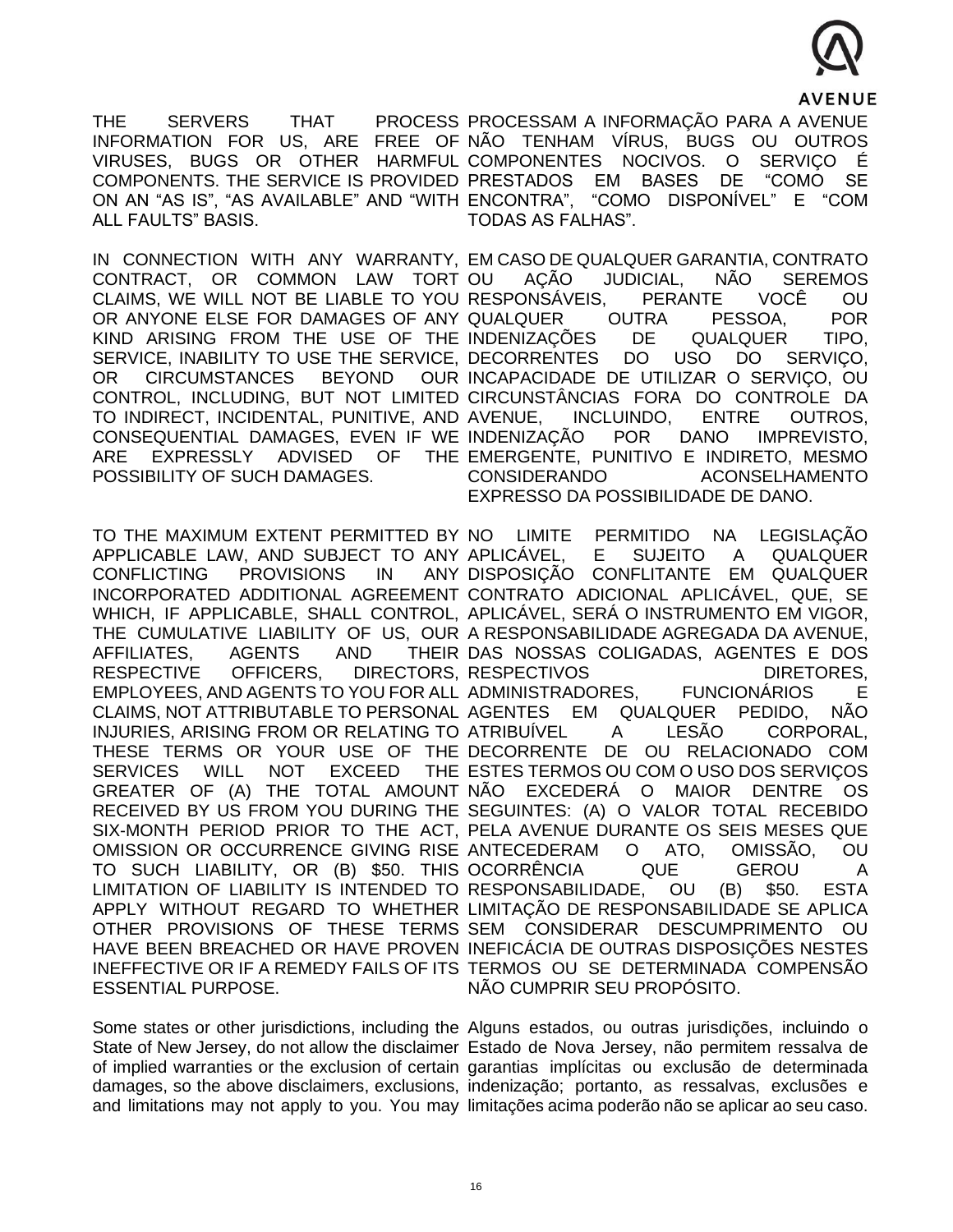

APPLY TO YOU.

#### **Forward-Looking Statements**

from projected results.

#### **Indemnification**

shareholders (the "Indemnified Indemnified Parties: alleging facts our express written consent.

also have other rights that vary from state to state Além disso, você poderá ter outros direitos, que and jurisdiction to jurisdiction. NOTHING IN variam conforme o estado e jurisdição. NADA THESE TERMS OF USE SHALL AFFECT ANY NESTES TERMOS DE USO AFETARÁ QUALQUER NON-WAIVABLE STATUTORY RIGHTS THAT DIREITO QUE NÃO POSSA SER RENUNCIADO APLICÁVEL AO SEU CASO.

#### **Declarações Futuras**

The Service may contain certain "forward-looking O Serviço poderá conter determinadas "declarações statements," which may be identified by the use futuras", que poderão ser identificadas pelo emprego of such words as "believe," "expect," "anticipate," de termos tais como "acreditar," "esperar," "should," "planned," "estimated," "potential" and "antecipar," "dever," "planejar" "estimar," "potencial" e other similar terms. All are subject to various outros termos similares. Todos estão sujeitos a factors, including, but not limited to general and diversos fatores, incluindo, entre outros, condições local economic conditions, changing levels of econômicas gerais e locais, mudanças no nível de competition within certain industries and-concorrência em determinadas indústrias e markets, changes in interest rates, changes in mercados, alterações nas taxas de participações, legislation or regulation, and other economic, alterações em legislação ou regulamento, e outros competitive, governmental, regulatory and fatores econômicos, de concorrência, do governo, technological factors affecting our operations regulatórios e tecnológicos que afetem a operações that could cause actual results to differ materially e causem resultados reais significativamente diferentes dos resultados projetados.

#### **Indenização**

You agree to indemnify and hold us, our affiliates, Você concorda em indenizar e isentar a Avenue, as and our and their respective employees, suas coligadas e os seus respectivos funcionários, representatives, agents, attorneys, affiliates, representantes, agentes, advogados, coligadas, directors, employees, officers, managers and administradores, funcionários, diretores, gerentes e harmless from any damages, losses, liabilities, perda, responsabilidade, custos e despesas costs and expenses (including without limitation, (incluindo, entre outros, honorários e custos attorneys' fees and costs) incurred in connection advocatícios) incorridas referente a qualquer pedido, with any third-party claim, demand or action demanda ou ação de terceiro ("Pedido") ajuizado ou ("Claim") brought or asserted against any of the sustentado contra qualquer das Partes Indenizadas: circumstances that would constitute a breach of significar descumprimento, por você, de qualquer any provision of these Terms by you; or arising disposição nestes Termos; ou decorrente, from, related to, or connected with your User relacionado ou concernente ao seu Conteúdo do Content, your use of the Service, or your violation Usuário, seu uso do Serviço, ou violação, por você, of any rights of a third party. If you are obligated de qualquer direito de terceiro. Se você estiver to provide indemnification pursuant to this obrigado a nos indenizar, conforme disposto nestes provision, we may, in our sole and absolute termos, a nosso próprio critério, poderemos controlar discretion, control the disposition of any claim at os termos de qualquer pedido, a sua custa e your sole cost and expense. Without limitation of despesa. Sem limitação do exposto acima, você não the foregoing, you may not settle, compromise or poderá liquidar ou entrar em acordo, ou de qualquer in any other manner dispose of any claim without outro modo dispor de qualquer pedido sem o Parties") acionistas ("Partes Indenizadas") por qualquer dano, que alegue fatos ou circunstâncias que possam consentimento expresso por escrito da Avenue.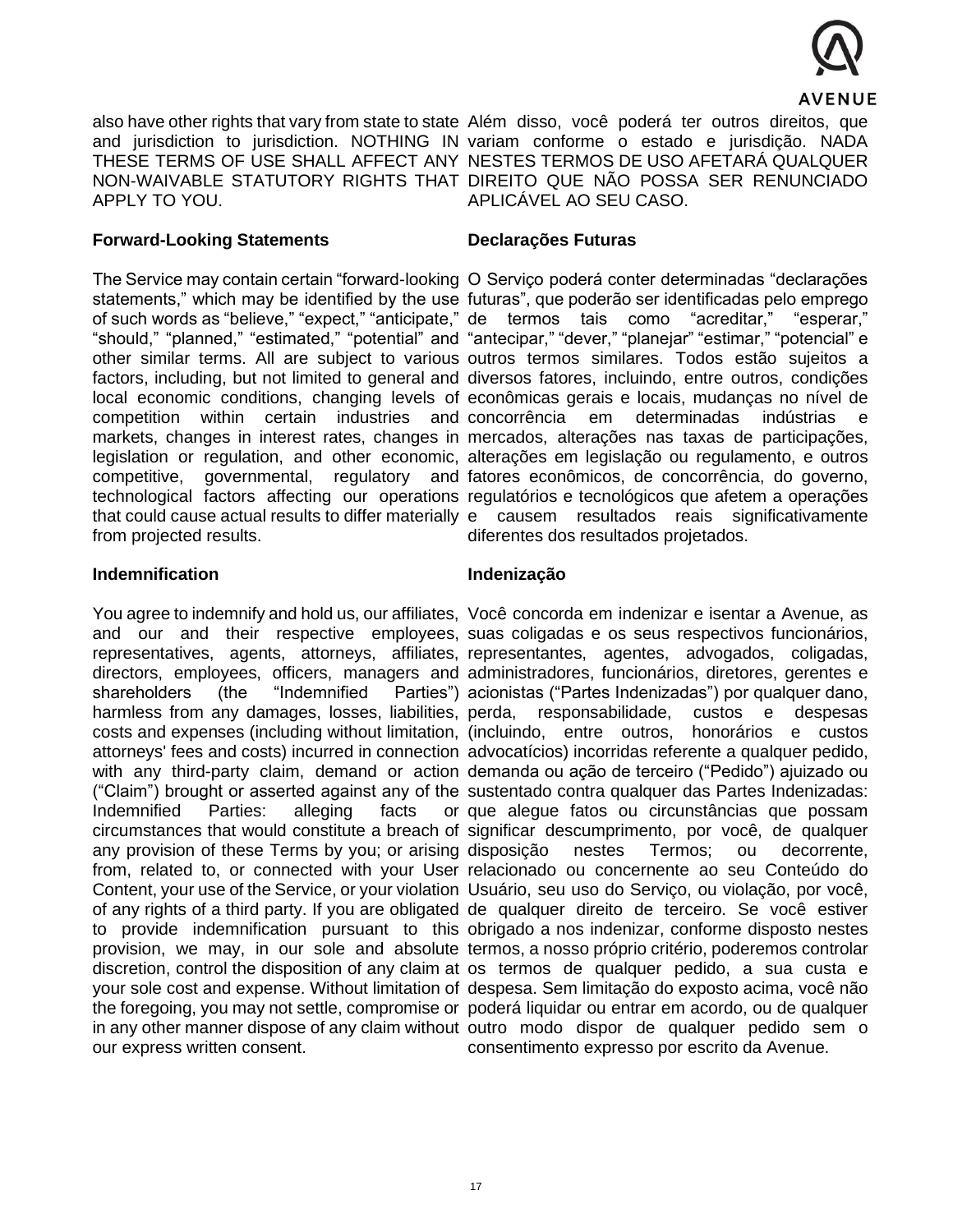

## **Governing Law**

Except for the use of International fund transfers of conflicts of laws.

#### **Dispute resolutions**

**Any controversy or claim arising out of or protect our proprietary interests.**

#### **Equitable Relief**

You acknowledge and agree that in the event of

#### **Lei em vigor**

Services, which are governed by and will be Salvo pelo uso dos Serviços de Transferência construed in accordance with the laws of the Internacional de Fundos, que são regidos e serão jurisdiction in which the respective service interpretados de acordo com as leis da jurisdição de providers are incorporated, use of the Service is constituição da respectiva Prestadora de Serviço, o governed by and will be construed in accordance uso do Serviço é regido e será interpretado de acordo with the laws of the State of Florida (regardless com as leis do Estado da Flórida (não obstante a of the choice of law rules thereof), except to the escolha de regras legais na Flórida), salvo na medida extent governed by the federal securities laws, em que forem regidos pelas leis federais de títulos, FINRA Rules, and the regulations, customs and Regras FINRA e os regulamentos, alfândegas e uso usage of the exchanges or market (and its de câmbio ou mercado (e as suas câmaras de clearing house) on which transactions are compensação) para as transações desempenhadas, executed, without giving effect to any principles sem considerar qualquer princípio de conflito de leis.

#### **Resolução de conflito**

**relating to these Terms, any agreement Qualquer controvérsia ou pedido decorrente ou between you and us, any account(s) relacionado com estes Termos, qualquer contrato established hereunder, or any transaction celebrado nestes termos, qualquer/quaisquer therein, shall be settled by arbitration in conta(s) ou qualquer transação estabelecida(s) accordance with the rules of FINRA Dispute nestes termos, será resolvida por arbitragem de Resolution, Inc. ("FINRA DR"). You agree to acordo com as regras da FINRA DISPUTE arbitrate any controversy or claim before RESOLUTION, Inc. ("FINRA DR"). Você concorda FINRA DR in the State of Florida. As set forth com a arbitragem de qualquer controvérsia ou below, nothing in these Terms will prevent us pedido pela FINRA DR no Estado da Flórida. from seeking injunctive relief in any court of Como previsto abaixo, nada nestes Termos**  competent jurisdiction as necessary to impedirá a Avenue de buscar medida liminar em **qualquer tribunal de jurisdição competente quando necessário para proteger nossos direitos proprietários.** 

#### **Medidas judiciais adicionais**

a breach or threatened violation of our intellectual Você reconhece e concorda que no caso de property rights and confidential and proprietary descumprimento ou violação dos nossos direitos de information by you, we will suffer irreparable proprietário, Propriedade Intelectual e informação harm and will therefore be entitled to injunctive confidencial, nós sofreremos perda irreparável e, relief to enforce these Terms. We may, without portanto, teremos direito a medida liminar para fazer waiving any other remedies under these Terms, valer estes Termos. Sem renunciar a qualquer outra seek from any court having jurisdiction any compensação prevista nestes Termos, podemos interim, equitable, provisional, or injunctive relief buscar em qualquer tribunal com jurisdição that is necessary to protect our rights and competente, medida cautelar ou liminar necessária property pending the outcome of the arbitration para proteger os nossos direitos e propriedades, referenced above. You hereby irrevocably and enquanto aguardamos o resultado da arbitragem unconditionally consent to the personal and mencionada acima. Neste ato, de modo irrevogável e subject matter jurisdiction of the federal and state incondicional, você concorda que, para os fins de qualquer ação pela Avenue, a jurisdição competente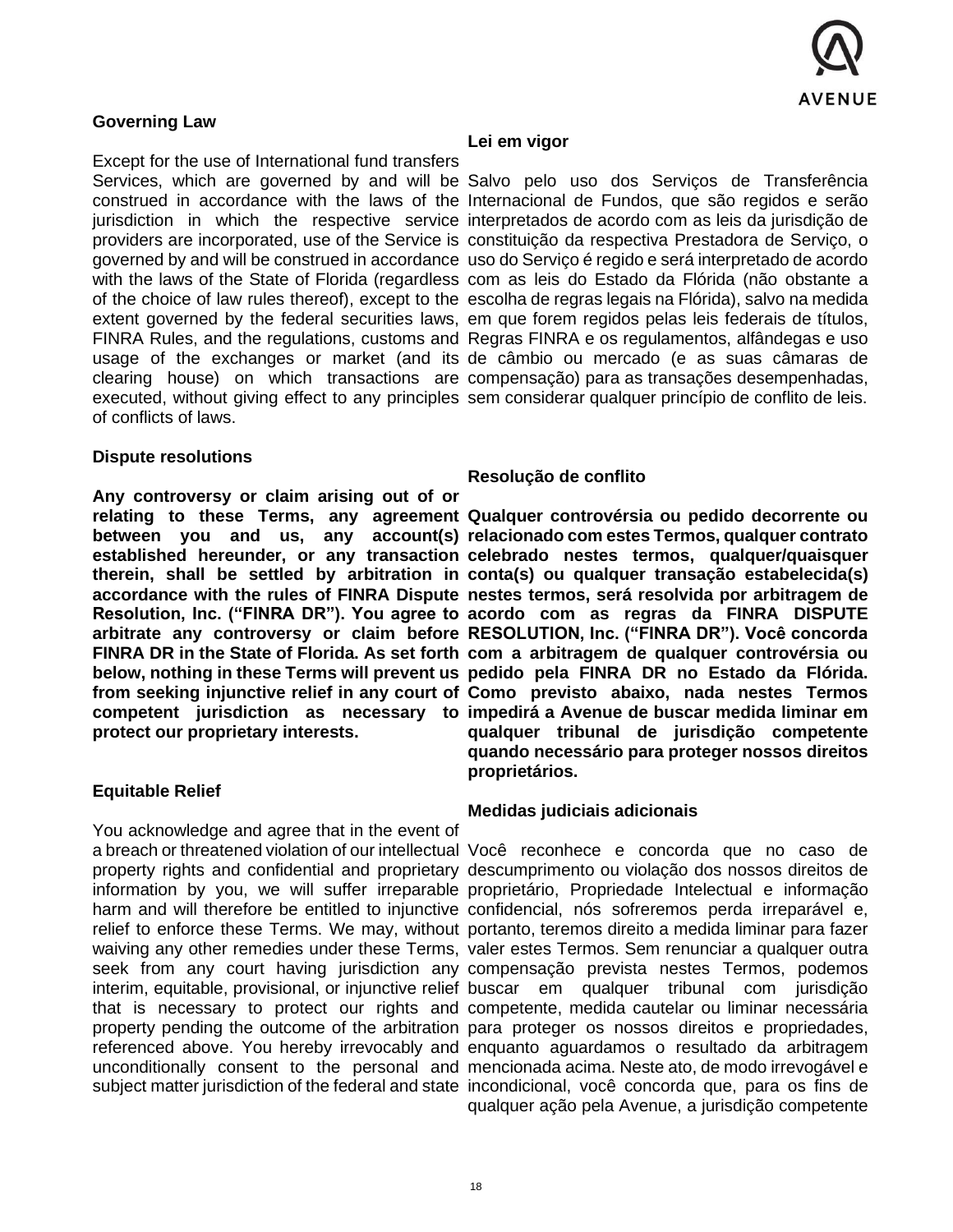

courts in the State of Florida for purposes of any é a dos tribunais estaduais e federais do Estado da such action by us. Flórida.

#### **Severability**

or unenforceable, the remaining provisions will possible.

#### **Waivers**

**waive any rights.** 

#### **Independência das Cláusulas**

If any provision of these Terms is unlawful, void Se qualquer disposição nestes Termos for ilegal, nula remain valid and in effect to the fullest extent permanecerão válidas e vigentes, na medida do inexequível, as demais disposições possível.

#### **Renúncia**

**Any waiver by us of any provision of these Qualquer renúncia, pela Avenue, a qualquer Terms will be effective only if in writing and disposição nestes Termos será válida, somente,**  signed by our authorized representative. Any se por escrito e assinada por representante **delay or omission by us to exercise any rights autorizado pela Avenue. Qualquer atraso ou under these Terms may not be construed to omissão por parte da Avenue no exercício de qualquer direito previsto nestes Termos não poderá ser interpretada como renúncia a qualquer direito.** 

#### **Section Headings**

The section titles and headings are not part of the Os títulos das cláusulas não são parte deste contrato agreement and are not to be used in interpreting e não serão utilizados na interpretação destes these Terms.

#### **Notices**

#### **Avisos**

Termos.

If you have registered at the Service, we will Se você se registrou para o Serviço, provide notices to you by e-mail you have encaminharemos avisos utilizando o e-mail que nos provided to us or on the platform as more fully foi fornecido na plataforma como descrito mais described above. You may provide notice to us detalhadamente acima. Você pode nos encaminhar as described in the "Contact Us" section below. mensagens, conforme descrito na seção "Contato" abaixo.

#### **Survival**

authorizations you have granted, the Disclaimer indemnity, and Jurisdiction and Venue.

# **Vigência das disposições**

**Títulos das Cláusulas**

Certain provisions of these Terms by their nature Determinadas disposições nestes Termos, por suas will continue in full force and effect after naturezas, continuarão vigentes após rescisão, termination, including without limitation the incluindo entre outros, as autorizações cedidas, a of Warranties and Limitation of Liability, the Responsabilidade, indenizações, Jurisdição e Foro. de Garantias e Limitação de

#### **Assignment**

#### **Cessão**

You may not transfer or assign any rights or Você não poderá transferir ou ceder qualquer dos obligations you have under these Terms without direitos ou obrigações previstas nestes Termos sem our prior written consent. Any attempt at o nosso consentimento prévio por escrito. Qualquer assignment by you without receiving our prior cessão sem o nosso consentimento prévio e por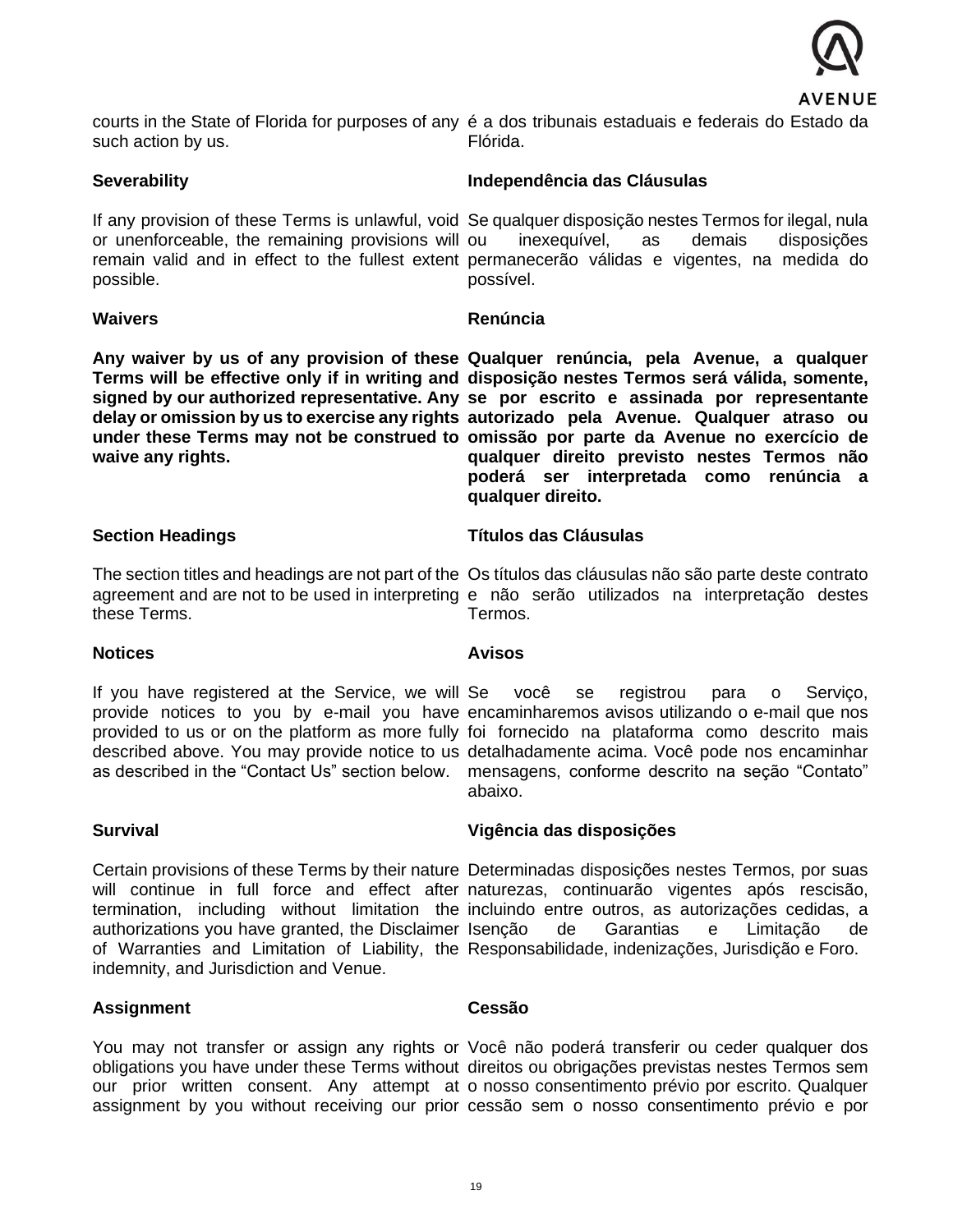

written consent will be void. We reserve the right escrito será nula. Reservamos o direito de transferir duties are transferred or assigned.

executors, administrators, respect to the Service.

to transfer or assign these Terms or any right or ou ceder estes Termos ou qualquer direito ou obligation under these Terms at any time. obrigação nestes Termos, a qualquer momento, sem Without giving you prior notice, we may assign aviso. Podemos ceder os nossos direitos ou deveres our rights or duties under these Terms to any nestes Termos para qualquer sucessor, subsidiária successor, subsidiary or affiliate, and, with prior ou coligada, mediante aviso, por e-mail ou alerta em notice to you by email or account alert, we may sua conta. Além disso, podemos ceder os nossos assign our rights and duties hereunder to any direitos e deveres nestes termos para qualquer outro other third party. These Terms shall continue to terceiro. Estes Termos continuarão a vincular você, bind you regardless of whether our rights or não obstante a transferência ou a cessão de nossos direitos ou deveres.

These Terms are binding upon you, your estate, Estes Termos vinculam você, o seu espólio, representatives, heirs, successors, assigns and pessoais, herdeiros, sucessores, cessionários e any entities or individuals you represent with qualquer entidade ou indivíduo que você representa personal testamenteiros, inventariantes, representantes em relação ao Serviço.

#### **No Third-Party Beneficiary**

beneficiaries to these Terms.

#### **Ausência de Terceiro Beneficiário**

You agree that, except as otherwise expressly Você concorda que, salvo se de outro modo provided in these Terms, there are no third-party expressamente disposto nestes Termos, não há terceiros beneficiários relacionados a estes Termos.

#### **Modification**

modified Terms.

at any time without notice.

#### **Termination**

#### We may change, terminate or suspend our Podemos alterar, rescindir ou suspender os nossos Service, or for any reason we deem necessary. Serviços por qualquer motivo que consideremos We may terminate or suspend your access to our necessário. Podemos rescindir ou suspender o seu

**Rescisão** 

#### **Alterações**

We reserve the right to modify these Terms at Reservamos o direito de alterar estes Termos a any time in our sole discretion. Unless where qualquer momento a nosso critério. Salvo otherwise provided by applicable law, any disposições em contrário da legislação, qualquer changes to these Terms become effective when alteração nestes Termos será válida assim que a we post them to the Service and will be noted by postarmos no Serviço e será identificada como the "last updated" date indicated above. If we "última atualização", com sua data indicada acima. change these Terms, unless otherwise required Ao alterarmos estes Termos, salvo determinação em by applicable law, we will attempt to give you contrário da legislação, tentaremos avisar os notice by posting a notice on the Service and/or usuários postando o aviso no Serviço e /ou informing you via email. Your continued use of encaminhando informação por e-mail. A continuidade the Service after we post the modified Terms to do uso do Serviço após a postagem dos Termos de the Service constitutes your agreement to the Serviço modificados, constitui concordância com os Termos alterados.

We further reserve the right, in our sole discretion Além disso, reservamos o direito, a nosso critério e and without any obligation, to modify, improve, sem qualquer obrigação, de modificar, melhorar, discontinue or correct any errors or omissions in suspender ou corrigir qualquer erro ou omissão em any portion of the Service or any portion thereof qualquer parte do Serviço, a qualquer momento, sem aviso.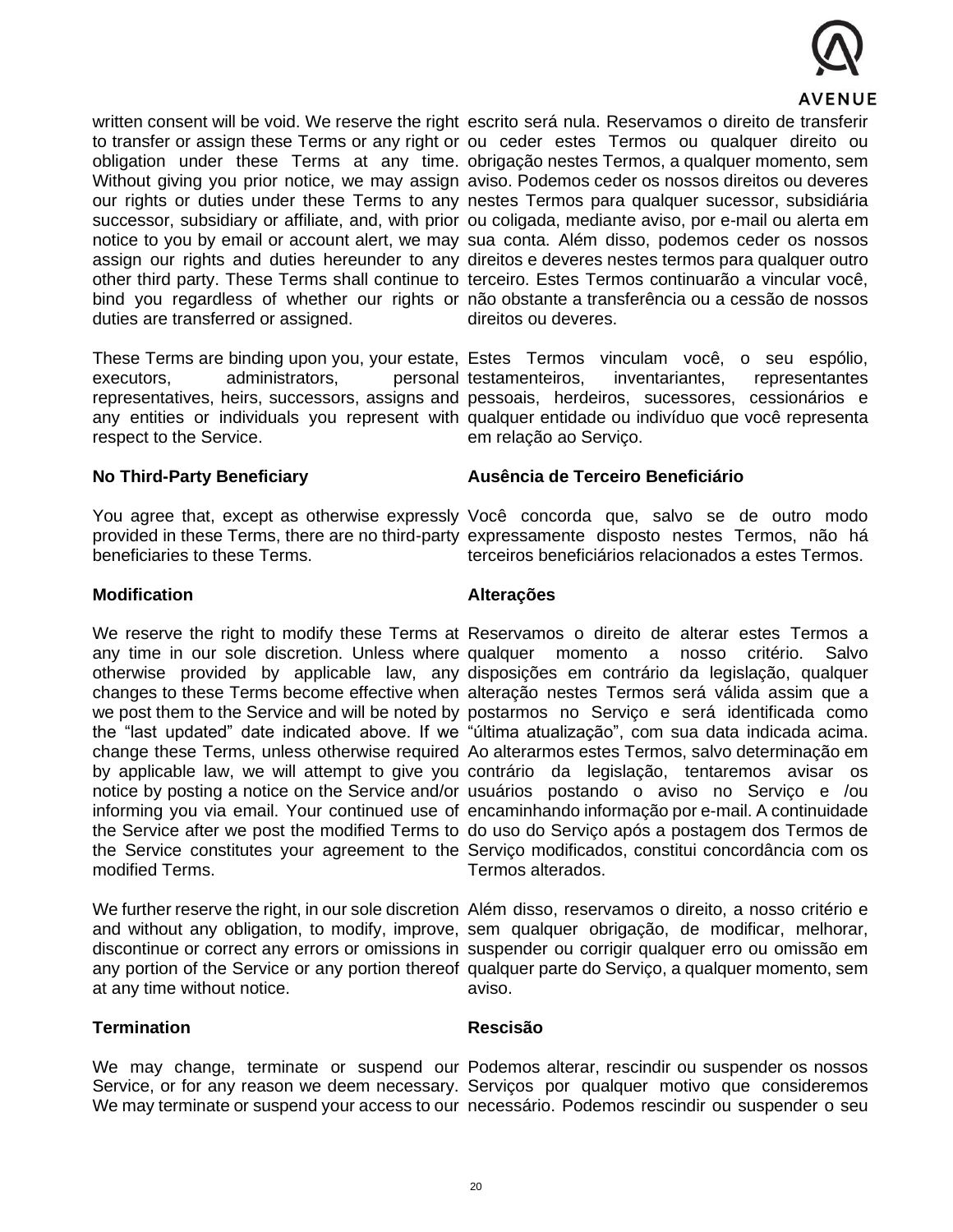

not limited to, your breach of these Terms. Upon immediately cease.

Service immediately, without prior notice or acesso aos nossos Serviços de imediato, sem aviso liability, for any reason whatsoever, including but ou responsabilização, por qualquer razão de termination, your right to use the Service will descumprimento destes Termos. Na rescisão, o seu natureza, incluindo entre outros, direito de utilizar o Serviço cessará, de imediato.

# **Entire Terms**

licensees, and sublicensees.

#### **Technology Requirements**

volatility, volume or systems capacity.

#### **Totalidade das Avenças**

These Terms, including the Privacy Policy which Estes Termos, incluindo a Política de Privacidade, is incorporated herein and any applicable que fica incorporada a este instrumento e qualquer incorporated Additional Agreement contain the Contrato Adicional incorporado aplicável, contêm o entire understanding between you and us. These que foi acordado entre as partes de maneira integral. Terms supersede any previous agreements that Estes Termos prevalecerão sobre quaisquer you have made with us related to the subject contratos celebrados previamente com a Avenue matter hereof, except for the applicable relacionados com o objeto nestes termos, salvo se Additional Agreements, if any. These Terms will houver Contratos Adicionais aplicáveis. Estes inure to the benefit of our successors, assigns, Termos reverterão em benefício dos nossos sucessores, cessionários, licenciados e sublicenciados.

## **Exigências de Tecnologia**

You are responsible for the means you use to Você é responsável pelo meio utilizado no acesso ao access the Service and all costs associated Serviço e por todos os custos associados. Não therewith. We are not responsible for the somos responsáveis pelo desempenho do seu performance of your hardware, software, the hardware, software, Internet, provedor de serviço de Internet, your Internet service provider and other Internet e outros Terceiros envolvidos na sua third parties involved in connecting you to the conexão com o Serviço. Ao utilizar o Serviço, você Service. By using the Service, you agree that we concorda que não somos responsáveis por qualquer are not responsible for any losses resulting from perda resultante desse uso e reconhece os seguintes your use and acknowledge the following risks: (1) riscos: (1) Internet ou acesso à internet sem fio Internet or wireless access may be delayed or poderá ser lento ou interrompido, ou poderá não interrupted, or may be unavailable; (2) data estar disponível; (2) dados transmitidos por meio da transmitted through the internet or wireless internet ou acesso à internet sem fio poderão ser access may be intercepted by unauthorized interceptados por pessoas não autorizadas; (3) a sua persons; (3) your failure to physically secure your incapacidade de tornar fisicamente seguro o seu electronic device or to protect your passwords dispositivo eletrônico ou de proteger as suas senhas can result in unauthorized access to your pode resultar em acesso não autorizado a sua(s) account(s); (4) the accuracy and timeliness or conta(s); (4) a fidedignidade, a conveniência ou a completeness of data transmitted through the completude de dados transmitidos por meio da internet or wireless access cannot be internet ou acesso à internet sem fio não podem ser guaranteed, and you are responsible for setting garantidas e você é responsável pelo ajuste das the cache settings on your browser to ensure you configurações de cache no seu browser para are receiving the most recent data; and (5) assegurar que recebe os dados mais recentes; e (5) response times may be delayed by market o tempo de resposta poderá ser lento devido a volatilidade mercado, volume ou capacidade do sistema.

To access and use the Service electronically, you Para acessar e utilizar o Serviço eletronicamente, should have a functioning mobile device (such as você deve utilizar um dispositivo móvel operante (tais a smartphone or tablet) on which you have como um smartphone ou tablet) no qual você instalou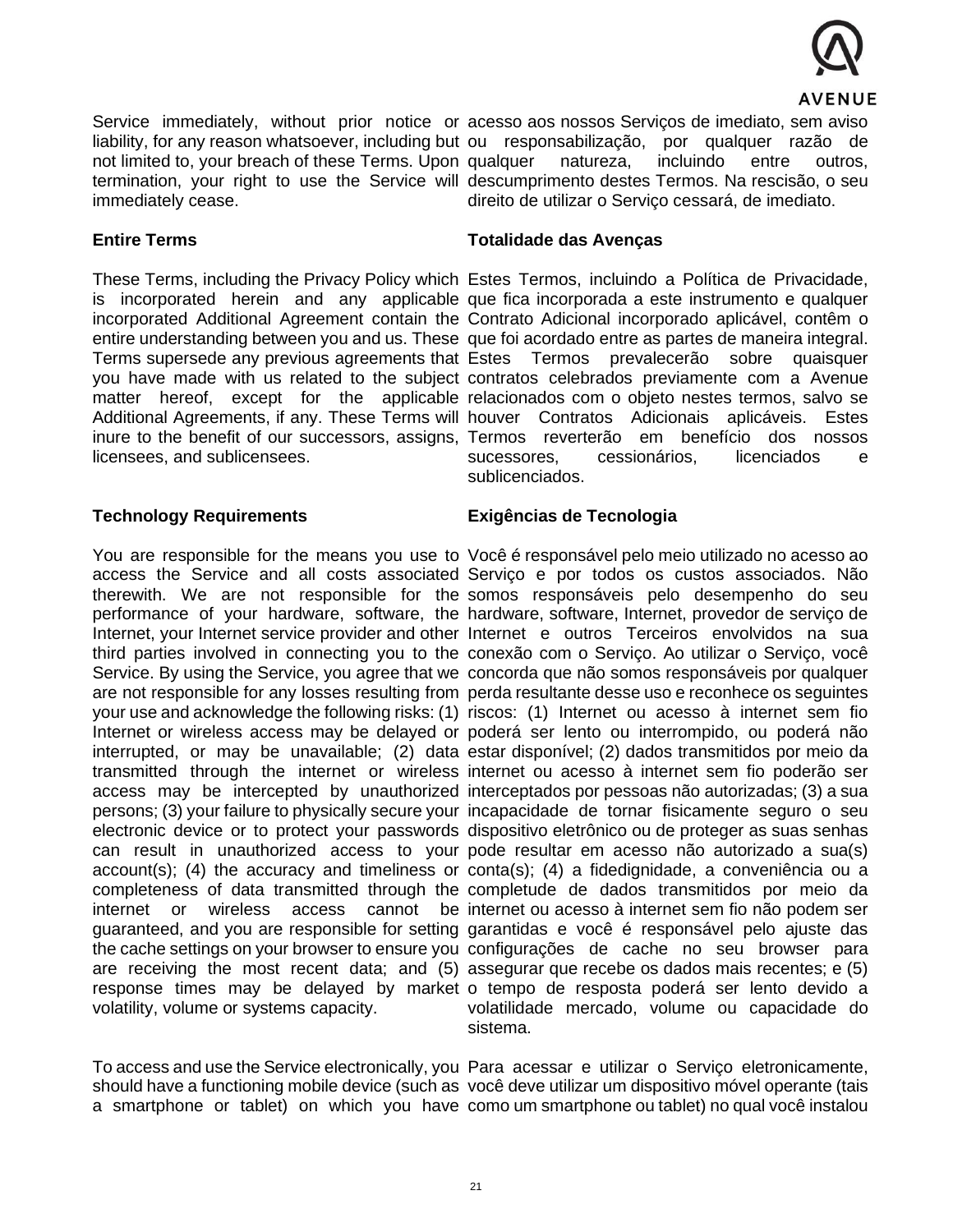

compatible with the Service. We reserve the right exigências do sistema para uso do Serviço. to change the system requirements for using the Service.

agree to receive such updates as part of your use atualizações como parte do uso do Serviço. of the Service.

#### **Downloading the App**

other provisions contained in these Terms.

the App Store Terms of Service.

support services with respect to the App.

installed our application. That application can be nosso aplicativo. O aplicativo pode ser encontrado na found for most mobile devices in the device's "*app store*" da maioria dos dispositivos móveis. Além respective "app store". You may also be able to disso, você poderá acessar e utilizar o Serviço no seu access and use the Service with a personal PC equipado com modem ou outro dispositivo de computer equipped with a modem or other acesso à Internet. Você é responsável pela seleção, Internet access device. You are responsible for instalação, manutenção e operação do seu PC e the selection, installation, maintenance and dispositivo móvel, pelo seu prestador de serviços de operation of your computer and mobile device, telecomunicação e pelo software do seu PC e your telecommunications service provider, and dispositivo móvel. Não somos responsáveis por your computer and mobile device software. We qualquer erro, falha ou mau funcionamento do seu are not responsible for any errors, failures, or dispositivo móvel e software ou pelos seus serviços malfunctions of your mobile device and software de telecomunicação. Você é responsável por or your telecommunications services. You are assegurar que o seu dispositivo móvel, software e responsible for ensuring that your mobile device, serviços de telecomunicação são compatíveis com o software and telecommunications services are Serviço. Reservamos o direito de alterar as

The Service may automatically download and O Serviço poderá automaticamente baixar e instalar install software updates. These updates are atualizações de software. Essas atualizações são designed to improve, enhance and further projetadas para melhorar, aprimorar e desenvolver o develop the Service and may take the form of Serviço e poderão estar como bug fixes, funções bug fixes, enhanced functions, new software melhoradas, novos módulos de software e versões modules and completely new versions. You totalmente novas. Você concorda em receber essas

# **Baixando o Aplicativo**

We make the Services available through our Disponibilizamos os Serviços por meio nossos mobile application (the "App"), which is available aplicativos móveis ("App") que podem encontrado na through the Apple App Store. The following terms App Store da Apple. Alguns termos se aplicam ao apply when you download the App from Apple's baixar o App na App Store da Apple. Estes termos se App Store. These terms are in addition to all adicionam a todas as outras disposições contidas nestes Termos.

You acknowledge and agree that (i) the Terms Você reconhece e concorda que (i) os Termos são are a legally binding agreement between you and um acordo vinculante entre você e a Avenue e não us only, and not Apple; and (ii) we, and not Apple, somente a Apple; e (ii) a Avenue e não a Apple, é a are solely responsible for the App and content única responsável pelo App e o seu conteúdo. O uso thereof. Your use of the App must comply with do App deve cumprir com os Termos de Serviço da Apple Store.

You acknowledge that Apple has no obligation Você reconhece que Apple não está obrigada, de whatsoever to furnish any maintenance and qualquer modo, a prestar manutenção e serviços de suporte referentes ao App.

In the event of any failure of any of the App to No caso de qualquer falha em qualquer App em conform to any applicable warranty, you may cumprir com qualquer garantia aplicável, você poderá notify Apple, and Apple will refund the purchase notificar à Apple e a Apple devolverá o valor da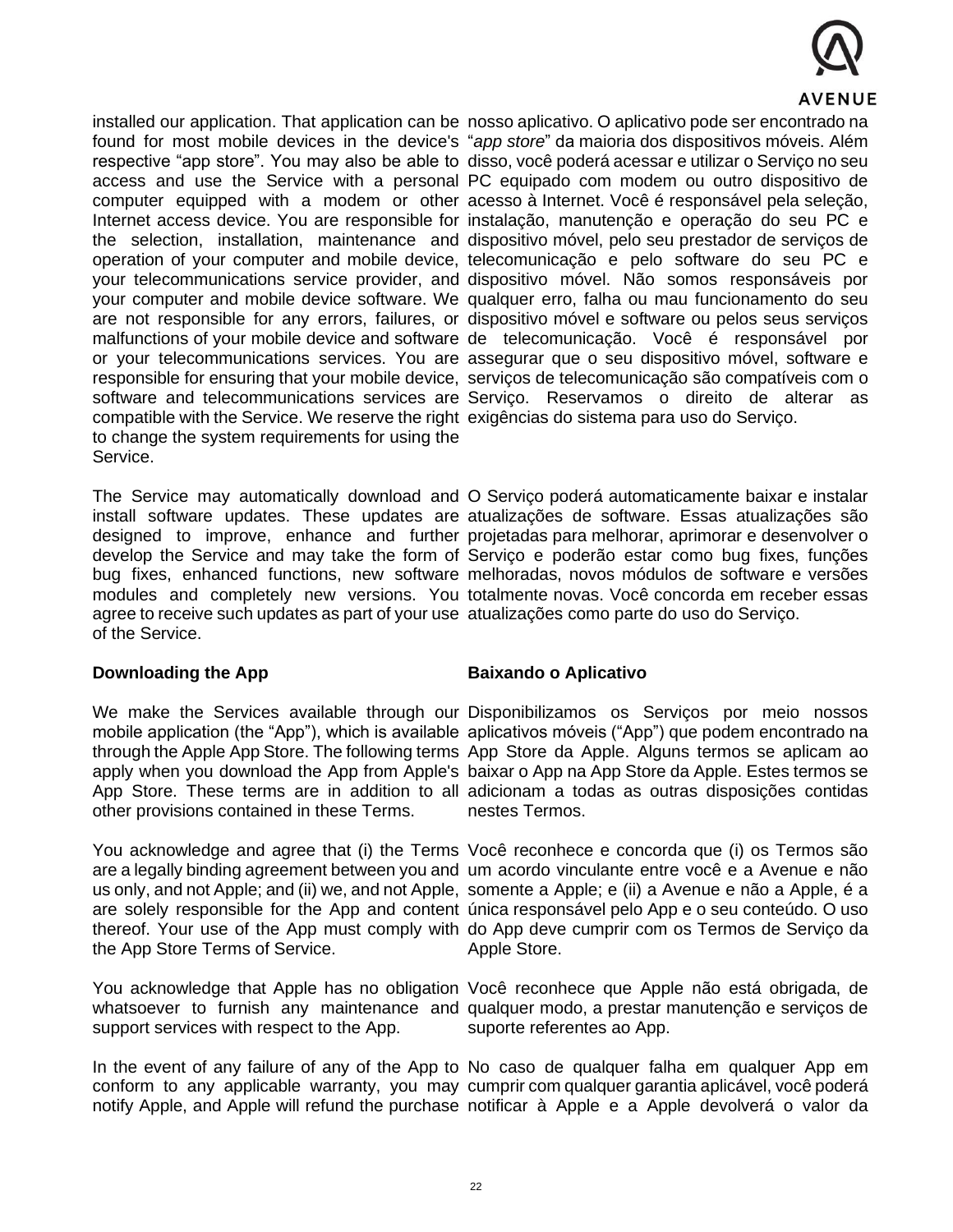

us and Apple, any other claims, losses, liabilities, Apple, responsibility of us.

limited to: (i) product liability claims; (ii) any claim produto; (ii) arising under consumer protection or similar proteção ao consumidor ou legislação similar. legislation.

settlement, and discharge of any such pedido por violação à Propriedade Intelectual. intellectual property infringement claim to the extent required by the applicable agreement.

your license of the App against you as a third-você, na capacidade de terceiro beneficiário. party beneficiary thereof.

security or terrorism related rules whether

price, if any, for the applicable App to you and, to compra do respectivo App, se houver, e, na maior the maximum extent permitted by applicable law, extensão permitida em lei aplicável, a Apple não terá Apple will have no other warranty obligation qualquer outra obrigação de garantia, de qualquer whatsoever with respect to the App. As between natureza, com referência ao App. Entre a Avenue e a damages, costs, or expenses attributable to any responsabilização, dano, custo ou despesa atribuível failure to conform to any warranty will be the sole a qualquer falha de conformidade com qualquer qualquer outro pedido, perda, garantia será nossa responsabilidade.

You acknowledge that Apple is not responsible Você reconhece que a Apple não é responsável pelo for addressing any claims you have or any claims tratamento de qualquer pedido, seu ou de terceiros, of any third party relating to the App or your referente ao App ou a posse e uso do App, incluindo, possession and use of the App, including, but not entre outros: (i) reclamações de responsabilidade do that the App fails to conform to any applicable cumprimento de qualquer exigência legal ou legal or regulatory requirement; and (iii) claims regulatório aplicável pelo App; e (iii) decorrente de qualquer pedido referente ao

You acknowledge that, in the event of any third- Você reconhece que, no caso de qualquer pedido de party claim that the App or your possession and terceiro referente a infração de direitos de use of the App infringes that third party's propriedade intelectual, pela posse e uso do App, intellectual property rights, as between us and nem a Avenue e nem a Apple serão responsáveis, no Apple, we, and not Apple, will be solely limite do exigido em contrato aplicável, por qualquer responsible for the investigation, defense, investigação, defesa, acordo e extinção de qualquer

You acknowledge and agree that Apple, and Você reconhece e concorda que Apple e as Apple's subsidiaries, are third-party beneficiaries subsidiárias da Apple, são terceiros beneficiários do of the Agreement as related to your license of the Contrato, como descrito na licença do App, e que, App, and that, upon your acceptance of the terms mediante o aceite dos termos e condições do and conditions of the Agreement, Apple will have Contrato, a Apple terá o direito (e será considerada the right (and will be deemed to have accepted como tendo aceitado o direito) de fazer valer o the right) to enforce the Agreement as related to Contrato, como descrito na licença do App, contra

You represent and warrant that (i) you are not Você declara e garante que (i) você não se encontra located in a country that is subject to a U.S. em país sujeito a embargo do governo dos EUA, ou Government embargo, or that has been que foi designado pelo governo dos EUA como país designated by the U.S. Government as a que apoia o terrorismo; (ii) você não faz parte de terrorist-supporting country; (ii) you are not listed qualquer lista do governo dos EUA de embargos ou on any U.S. Government list of prohibited or restrições; (iii) você não é indivíduo associado a restricted parties; (iii) you are not an individual, or entidade designada nos termos da Lei de Bloqueio associated with an entity, designated under the de Ativos Terroristas do Reino Unido 2010 (TAFA UK's Terrorist Asset-Freezing etc. Act 2010 2010); e (iv) você, de nenhum modo, não está sujeito (TAFA 2010); and (iv) you are not otherwise ou é afetado, de qualquer modo, por qualquer regra subject to or affected in any way by any national de segurança nacional ou relacionada com o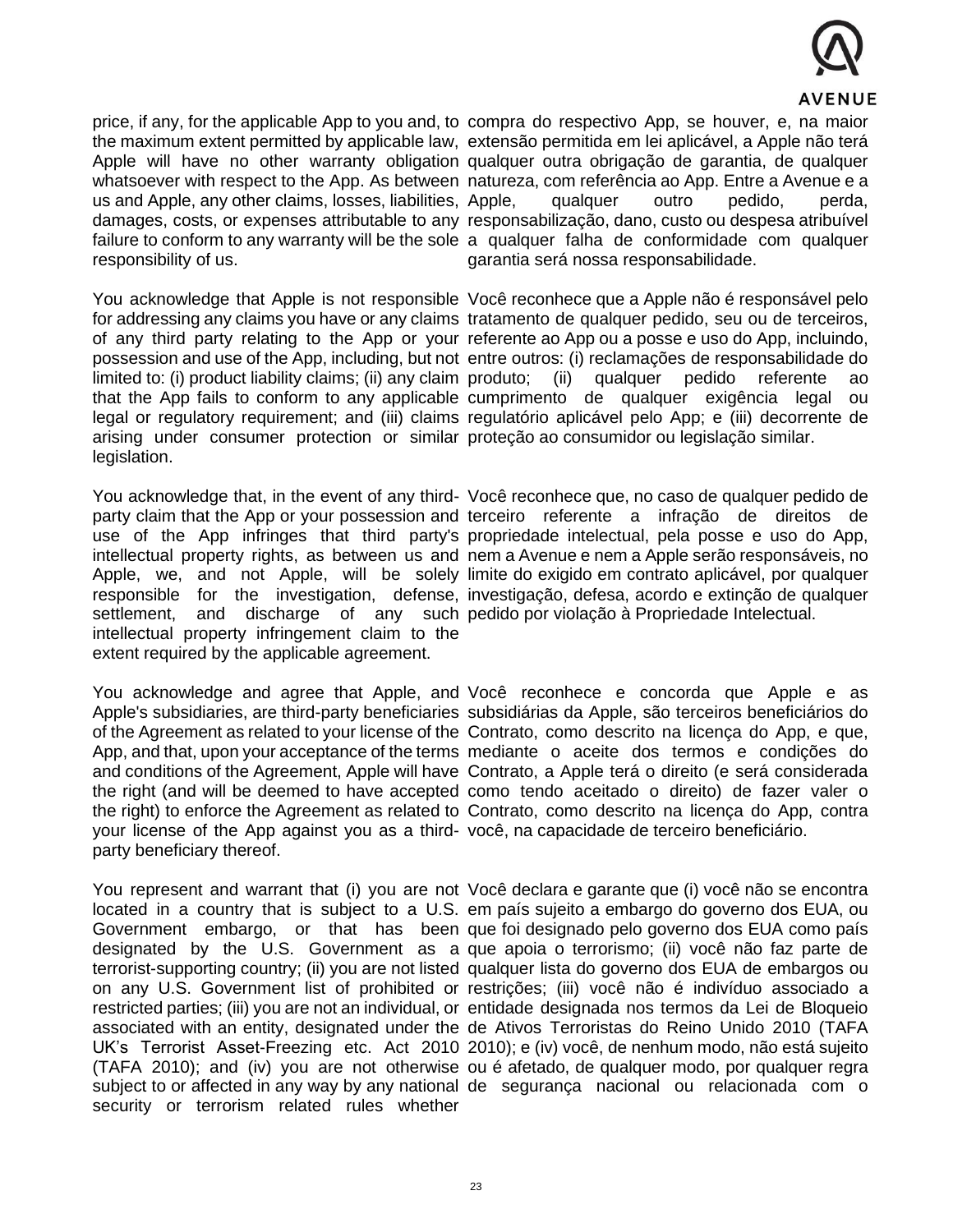

applicable to you personally or to your location or terrorismo, sejam elas aplicadas pessoalmente, em other circumstances. relação a sua localização ou em outra circunstância.

## **Contact Us**

# **Contato**

| You can email us at customer@avenue.us or at Você |                         | pode | mandar | e-mail | para |  |
|---------------------------------------------------|-------------------------|------|--------|--------|------|--|
| customer@avenuecash.us.                           | customer@avenue.us      |      |        |        | ou   |  |
|                                                   | customer@avenuecash.us. |      |        |        |      |  |

# **FINRA BrokerCheck Program**

800-2899999. the website Advisors LLC on FINRA's BrokerCheck [\(https://brokercheck.finra.org/\)](https://brokercheck.finra.org/). [\(https://brokercheck.finra.org/\)](https://brokercheck.finra.org/).

#### **Programa FINRA BrokerCheck**

FINRA BrokerCheck, formally known as the FINRA BrokerCheck, formalmente conhecido como FINRA's Public Disclosure Program, allows Programa de Divulgação Pública da FINRA, permite investors to learn about the professional que investidores verifiquem o histórico professional, background, business practices, and conduct of práticas comerciais e condutas das empresas ou FINRA member firms or their brokers. The corretoras membros da FINRA. O número de telefone telephone number of the FINRA BrokerCheck is do FINRA BrokerCheck é 800-2899999, o endereço [www.FINRA.org. A](http://www.finra.org/)n investor brochure is also é disponibilizado mediante solicitação. Verifique o available upon request. Check the background of histórico da Avenue Securities LLC e da Avenue Avenue Securities LLC and Avenue Global Global Consultants LLC no FINRA BrokerCheck address do website é [www.FINRA.org. O](http://www.finra.org/) folheto do investidor

#### **Language Disclaimer**

versions, English version shall prevail for all para todos os fins. purposes.

#### **\*\*Consent to Contract Electronically\*\***

# **Aviso Legal sobre Idioma**

These Terms are presented in English and Estes Termos são apresentados em inglês e em Portuguese. The Portuguese version is português. A versão em português é mera referência. presented merely for reference. In case of any No caso de inconsistência entre a versão em inglês e inconsistence between English and such other as outras versões, a versão em inglês prevalecerá

> **\*\*Consentimento para Contratar Eletronicamente\*\***

YOU AGREE TO BE BOUND BY ANY VOCÊ CONCORDA COM A VINCULAÇÃO POR **AGREEMENT ENTERED** ELECTRONICALLY (THROUGH CLICKS, ELETRÔNICO (POR MEIO DE CLIQUE, TOQUES **TAPS OR OTHER ACTIONS) BY ANY OU OUTRAS AÇÕES) POR QUALQUER PESSOA PERSON USING YOUR AVENUE USER UTILIZANDO A SUA INFORMAÇÃO DE CONTA E ACCOUNT INFORMATION AND PASSWORD. SENHA NA AVENUE. VOCÊ NÃO CONTESTARÁ**  YOU WILL NOT CONTEST THE LEGAL A EFICACIA, VALIDADE, APLICABILIDADE **EFFECTIVENESS. ENFORCEABILITY OR USE OF ELECTRONICALLY STORED COPIES OF ANY CONTRATO ASSINADO ELETRONICAMENTE AGREEMENTS ELECTRONICALLY SIGNED COM BASE NO FATO DE OS TERMOS TEREM BY YOU ELECTRONICALLY BASED ON THE SIDO ACEITOS ELETRONICAMENTE E, ALÉM FACT THAT THE TERMS WERE ACCEPTED DISSO, VOCÊ CONCORDA QUE QUALQUER ELECTRONICALLY, AND YOU FURTHER AGREE THAT ANY SUCH AGREEMENTS ELETRONICAMENTE SERÃO CONSIDERADOS QUALQUER CONTRATO CELEBRADO DE MODO LEGAL OU USO DE CÓPIAS ARMAZENADAS ELETRONICAMENTE DE QUALQUER**  CONTRATOS CELEBRADOS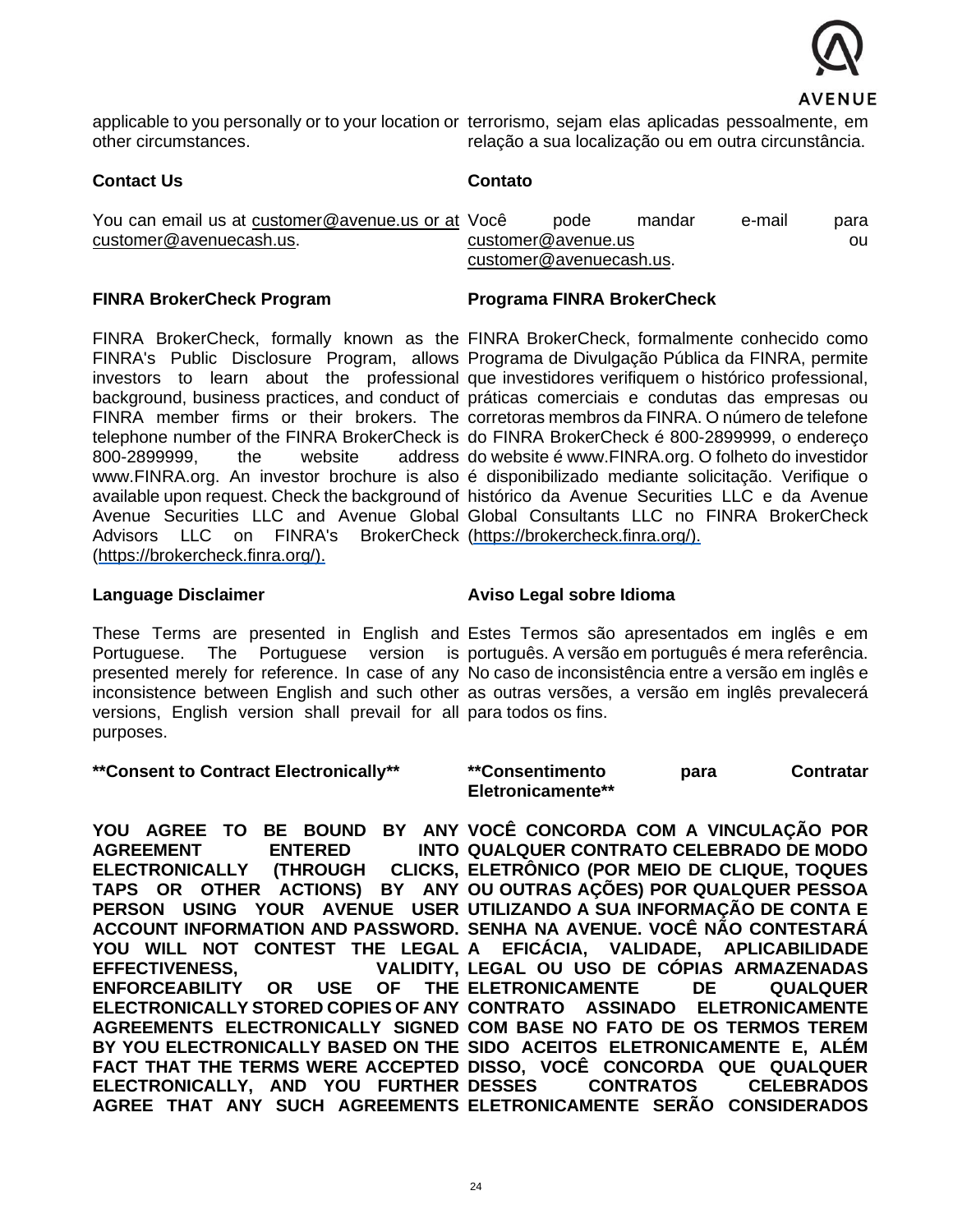

**ENTERED INTO ELECTRONICALLY WILL BE COMO "POR ESCRITO" E QUE FORAM DEEMED TO BE "IN WRITING" AND TO HAVE "ASSINADOS" COM OS MESMOS EFEITOS DE BEEN "SIGNED" BY YOU WITH THE SAME UMA ASSINATURA MANUAL (E QUALQUER EFFECT AS A MANUAL SIGNATURE (AND REGISTRO ELETRÔNICO DESSE CONTRATO**  ANY ELECTRONIC RECORD OF SUCH CELEBRADO **AGREEMENTS ENTERED ELECTRONICALLY WILL BE DEEMED TO BE "IN WRITING"). CELEBRADO ELETRONICAMENTE SERÁ CONSIDERADO COMO SENDO "POR ESCRITO").**

Agreements), and (ii) consent and agree that:

By clicking or tapping "ACCEPT" or otherwise Ao clicar ou tocar "ACEITO" ou de outro modo acknowledging your consent to these Terms reconhecer eletronicamente o seu consentimento electronically, you (i) agree to enter into and be para estes Termos, você (i) concorda em celebrar e legally bound by these Terms (including the estar legalmente vinculado por estes Termos Privacy Policy and all incorporated Additional (incluindo a Política de privacidade e todos os Contratos Adicionais incorporados), e (ii) consente e concorda que:

- We can provide all current and future disclosures, agreements, statements, fee schedules, notices and other documents (collectively, "Communications") to you electronically including, but not limited to, all disclosures required by law and other information about your legal rights and duties;
- You have any necessary hardware, software or other technology to receive and review any Communications sent electronically, including Internet access, a valid e-mail address, a computer or mobile device and an operating system capable of supporting the foregoing, and a printer or other device to download and save any information you wish to retain; and
- Your electronic signature (as evidenced by  $\bullet$ tapping, clicking, or other actions) on any Communication has the same effect as if you signed it in ink.

want to receive Communications electronically não below.

made available to you electronically by email, disponibilizadas

- Podemos fornecer todas as declarações, contratos, demonstrações, preços de taxas, avisos e outros documentos, atuais e futuros (em conjunto, "Comunicados") para você eletronicamente, incluindo, entre outros, todas as declarações exigidas por lei e outras informações sobre os seus direitos e deveres legais;
- Você detém o hardware, software ou outra tecnologia necessária para receber e revisar quaisquer Comunicados encaminhados eletronicamente, incluindo acesso à Internet, endereço de e-mail válido, computador ou dispositivo móvel e sistema operacional capaz de suportar o seguinte: impressora ou outro dispositivo para download e armazenagem de qualquer informação que você deseje manter; e
- A sua assinatura eletrônica (como comprovada por toque, clique, ou outra ação) em qualquer Comunicado tem o mesmo efeito da sua assinatura manual

Your consent is effective immediately and will O seu consentimento entra em vigor imediatamente remain in effect until you tell us that you no longer e permanecerá em vigor até que você nos avise que by withdrawing consent in the manner described eletronicamente, mediante a retirada do deseja mais receber Comunicados consentimento, como descrito abaixo.

By agreeing to these Terms, you agree that all Ao concordar com esses Termos, você concorda que Communications from us relating to your use of todas os nossos Comunicados referentes ao uso ou or access to the Service may be provided or acesso ao Serviço poderão ser fornecidas ou text messaging, "in-app" messaging or by mensagem de texto, mensagem "in-app", ou por eletronicamente, por e-mail,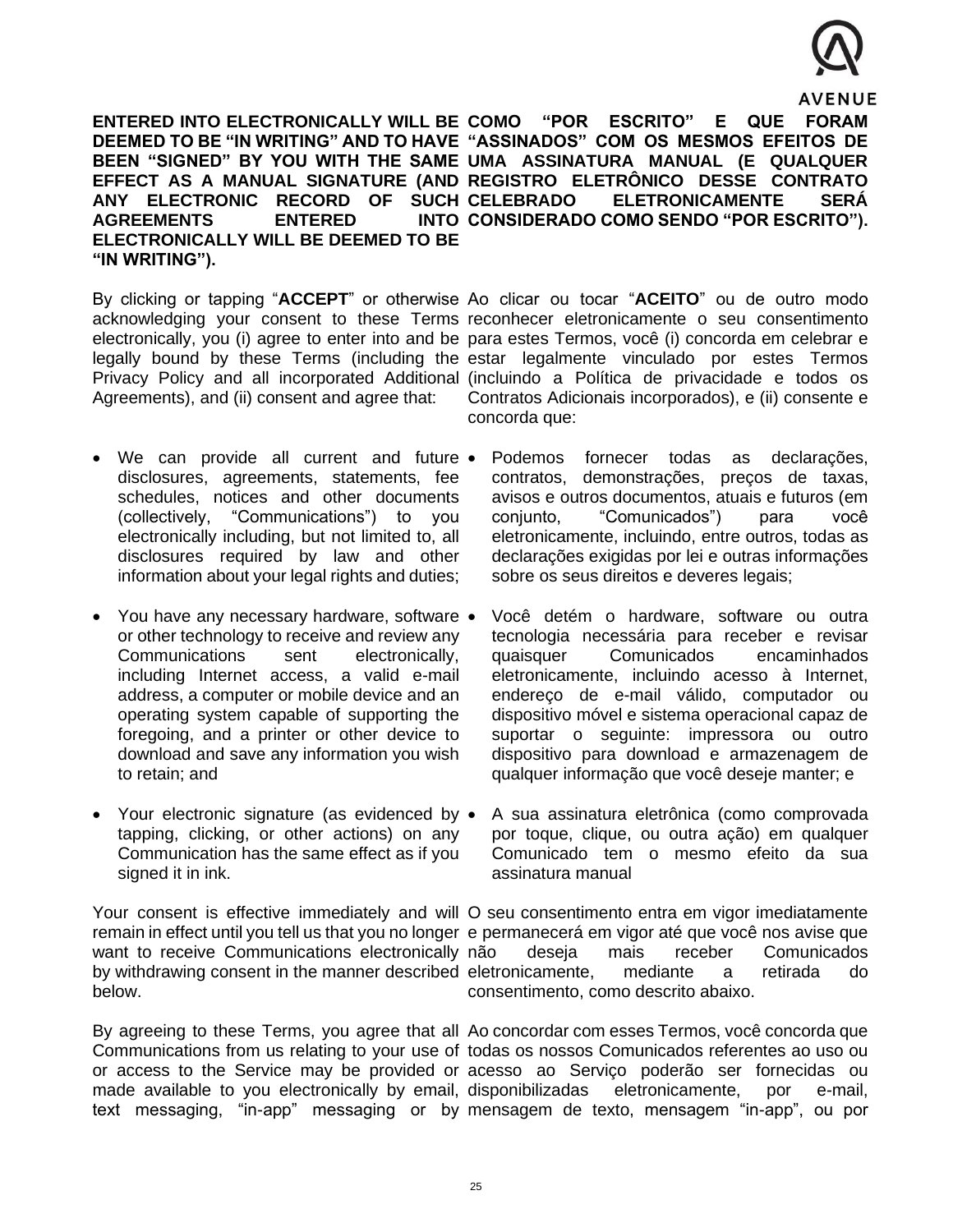

posting a Communication on the Service, and postagem do Comunicado no Serviço, e que você your Service usage and access.

revoked your consent to electronic delivery.

non-electronic means.

that you can access the Communications in the poderá acessar as Comunicados nos formatos designated formats described below. Your designados, descritos abaixo. O seu consentimento consent to receive Communications and do para receber Comunicados e fechar negócios business electronically, and our agreement to do eletronicamente, e nossos respectivos contratos se so, applies to all of your interactions and aplicam a todas as interações e transações conosco transactions with us and our agents concerning e com os nossos agentes relacionados ao uso e acesso ao Serviço.

If any e-mail Communication sent to you at your Se qualquer Comunicado por e-mail encaminhado electronic address of record is returned to us as para você, no seu endereço eletrônico de registro, for undeliverable and we are unable to obtain a valid devolvido como não entregue e se não conseguirmos e-mail address, you will be deemed to have obter um endereço válido de e-mail, consideraremos que você revogou o seu consentimento para entrega eletrônica.

You hereby expressly consent (within the Neste ato, de modo expresso, você consente (no meaning of the Telephone Consumer Protection sentido expresso na Lei de Proteção ao Consumidor Act) to receiving calls and messages, including de Telefonia [*Telephone Consumer Protection Act*]) auto-dialed and pre-recorded message calls, and com o recebimento de chamadas e mensagens, SMS messages (including text messages) from incluindo de ligação direta e pré-gravada, e com us, our affiliates, marketing partners, agents and mensagens de SMS (incluindo mensagens de texto), others calling at their request or on their behalf, nossas e de nossas coligadas, parceiros comerciais, at any telephone numbers that you have agentes e outros, por solicitação destes ou em seus provided or may provide in the future (including nomes, em qualquer número de telefone fornecido, any cellular telephone numbers), subject at all ou a ser fornecido (incluindo qualquer número de times to our Privacy Policy. Your cellular or telefone celular), sujeito continuamente à nossa mobile telephone provider may charge you Política de privacidade. O prestador de serviços para according to the type of plan you carry. If you o seu celular ou telefone móvel, poderá efetuar would like to opt out of this consent, please cobranças, conforme o seu tipo de plano. Se você contact us per the "Contact Us" section above. optar por retirar este consentimento, entre em You acknowledge that by opting out of receiving contato por meio da seção "Contato" acima. Você calls and text messages may impact the reconhece que se optar por receber ligações e timeliness of your receipt of Communications. If mensagens de texto, a conveniência do recebimento you withdraw your consent, your withdrawal will dos Comunicados poderá ser afetada. Se você retirar not affect the legal validity and enforceability of o seu consentimento, a validade e a exequibilidade any electronic Communications provided or de qualquer Comunicado eletrônico fornecido ou business transacted between us prior to the time negócio transacionado com a Avenue antes da you withdraw your consent. We will then send retirada do consentimento não serão afetadas. you any future Communications by mail or other Então, encaminharemos qualquer Comunicados futuros por meio de carta ou outro meio não eletrônico.

If you ask us by contacting us as described Mediante solicitação, por meio de contato como below, we will send you a paper copy of any descrito abaixo, encaminharemos cópia impressa de Communication. We will retain copies of qualquer Comunicado. Manteremos cópias dos Communications for the time period required by Comunicados pelo prazo legalmente exigido e, law and will provide you with a copy upon request mediante solicitação, nos prazos acima detalhados, within those time periods. We may elect to not encaminharemos a você cópia desses comunicados. retain copies for longer than is required by law. Poderemos não manter cópias dos comunicados por Save or print copies of Communications to prazos que excedam os prazos legais. Copie ou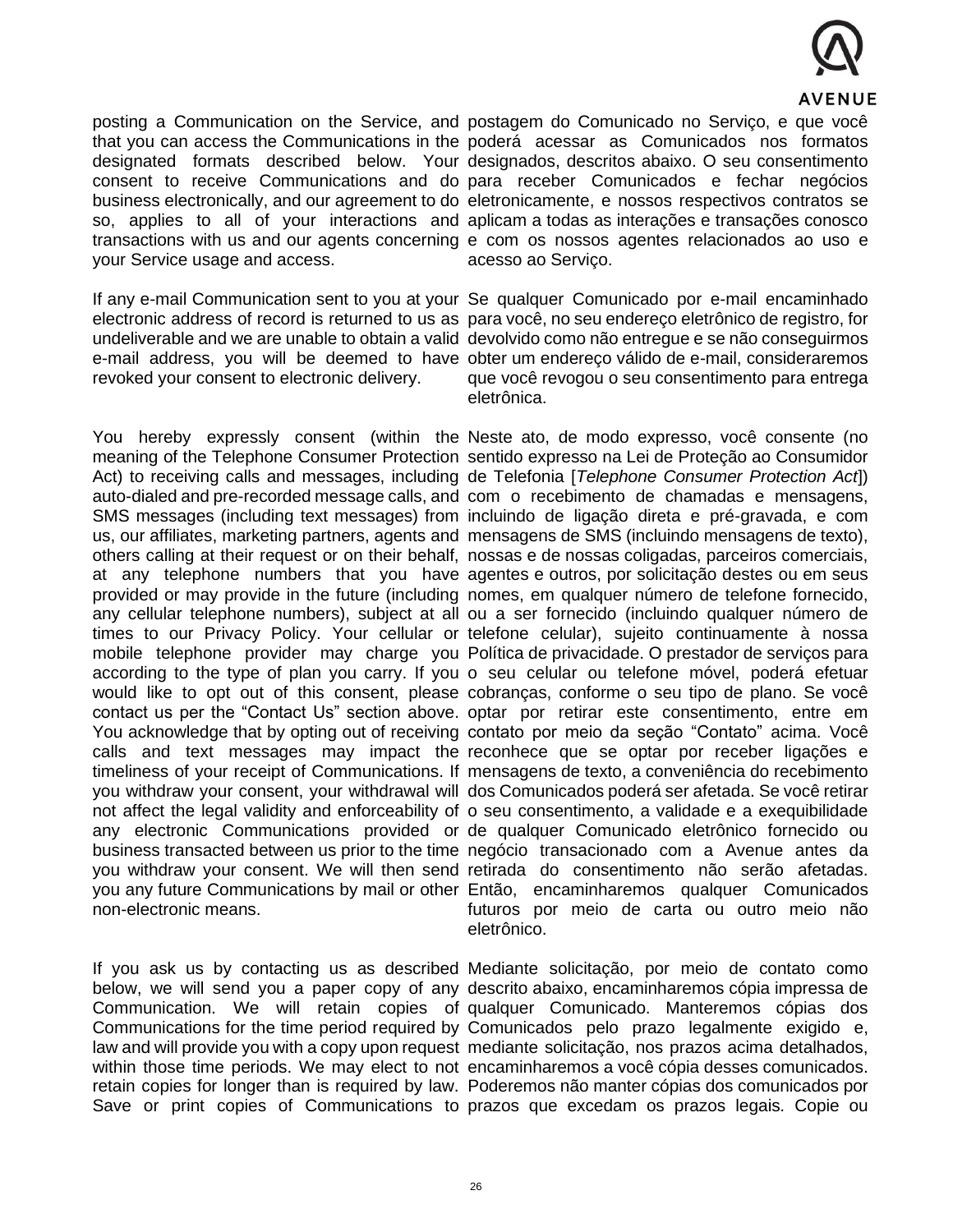

otherwise deliver electronically.

We reserve the right to provide Communications Reservamos o direito de fornecer Comunicados does not accept emails or texts, respectively, respectivamente. from us.

compliance administrators and bodies.

ensure you have them if needed. You may be imprima cópias dos Comunicados para sua required to pay a service fee determined by us segurança. Pagamentos de taxa de serviço for the delivery of Communications that we would determinada pela Avenue poderão ser cobrados para a entrega de Comunicados que, de outro modo, seriam entregues eletronicamente.

to you in paper form in our discretion even if you impressos, a nosso critério, apesar do seu have given us consent to provide them consentimento com o encaminhamento eletrônico. electronically. For example, but without Por exemplo, entre outros, esse encaminhamento limitation, we may do this if we have a system poderá ocorrer no caso de queda de sistema ou se outage, if we suspect fraud or if for any reason por qualquer motivo o seu endereço de e-mail ou your designated email address or mobile phone telefone móvel não aceitar nossos e-mails ou textos,

Without obligating us to do so, you hereby give Sem estarmos, de qualquer modo obrigados, neste us express consent (within the meaning of the ato, você consente, de modo expresso, (no sentido Telephone Consumer Protection Act) to monitor, expresso na Lei de Proteção ao Consumidor de record or maintain archival copies of electronic, Telefone) com o monitoramento, registro, ou written or oral Communications with you or arquivamento de cópias de Comunicados por escrito anyone purporting to act on your behalf. All ou verbais com você ou qualquer pessoa communications sent to and from us are subject alegadamente atuando em seu nome. Todos os to archival, monitoring, review by and disclosure comunicados encaminhados pela Avenue estão to someone other than the recipient, such as our sujeitos a arquivamento, monitoramento, revisão e regulatory divulgação para terceiros que não o destinatário primário, tais como os nossos administradores de *compliance* e órgãos regulatórios.

authorized person, the Communications are se recebidos ou não.

You are responsible for monitoring your Você é responsável pelo monitoramento dos seus Communications, including making sure that you Comunicados, incluindo por assegurar que você está are receiving any expected Communications. recebendo Comunicados esperados. Leia todos os Please read all Communications that you receive Comunicados que encaminhamos, com cuidado. Se from us carefully. If you experience any difficulty você encontrar qualquer dificuldade para abrir um opening an electronic document, if you find any documento eletrônico, qualquer discrepância ou erro discrepancies or errors in any electronic em qualquer Comunicado eletrônico recebido, se Communications you receive from us, if you have você não recebeu um Comunicado esperado, se not received a Communication you expected, or você não entendeu um Comunicado, notifique a if you do not understand a Communication you Avenue por escrito; desde que, entretanto, o não receive from us, please notify us in writing; recebimento ou compreensão do Comunicado não provided, however, that your failure to receive or afete a validade ou aplicabilidade do comunicado, understand a Communication shall not affect its você ou a sua conta. Você entende que ao validity, impact on you or your account, or encaminharmos Comunicados para você, para o enforceability. You understand that so long as we endereço físico ou eletrônico de registro que você send Communications to you at the physical or forneceu, ou para qualquer outro endereço fornecido electronic address of record given by you to us, por pessoa autorizada, os Comunicados serão or to any other address given to us by an considerados, legalmente, como entregues, mesmo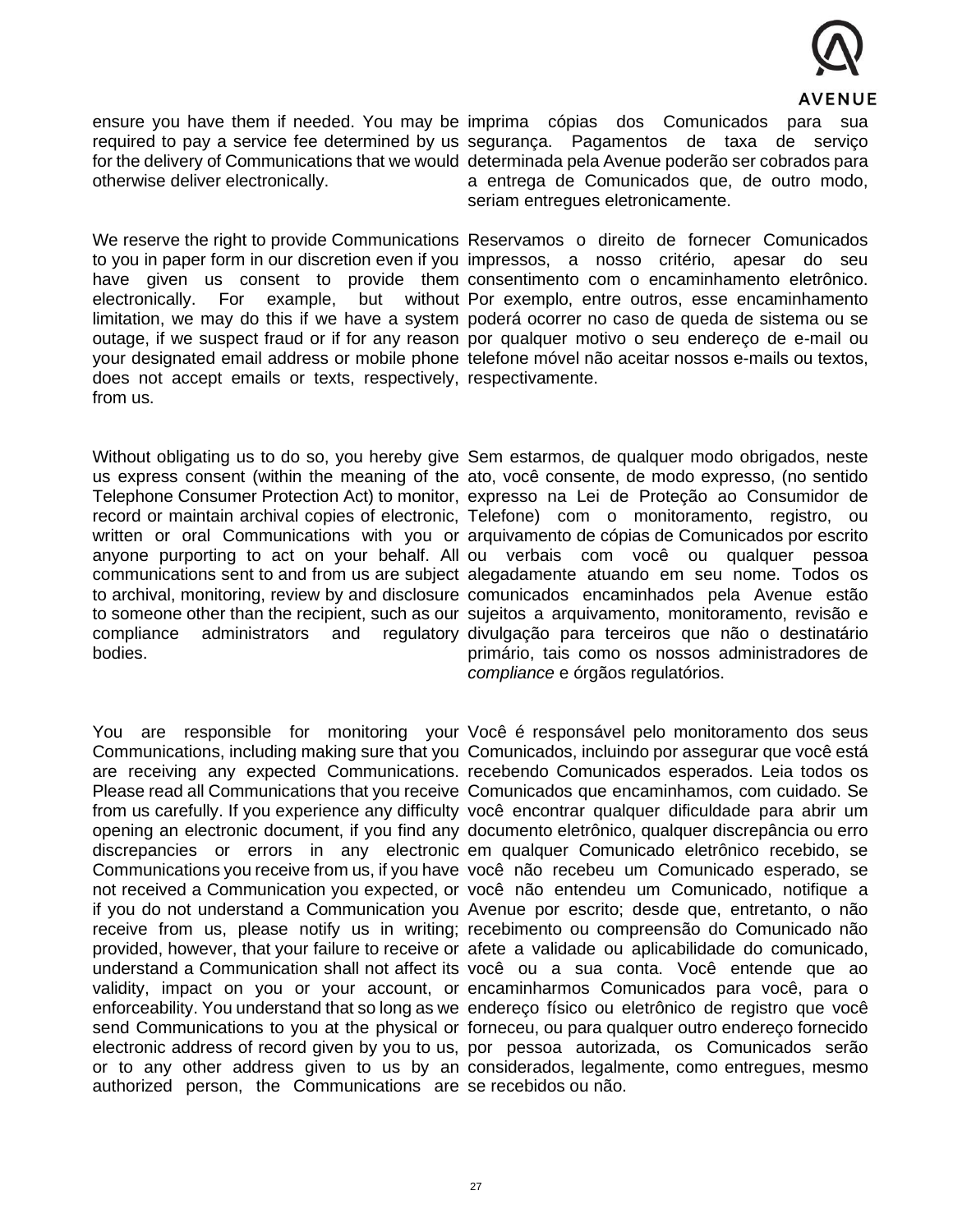

legally presumed to have been delivered, whether you actually received them or not.

described above.

free to use any ratings data, ideas, concepts, without compensation or attribution to you.

or any term thereof.

Notwithstanding your notification to us, we shall Não obstante a sua notificação para a Avenue, nós not be liable for any claims, demands, actions, não seremos responsáveis por qualquer pedido, losses, damages, liability, costs, charges, demanda, ação, prejuízo, dano, responsabilização, counsel fees, or expenses of any nature related custo, cobrança, honorário de advogado, ou despesa to the Communications or the Services except as de qualquer natureza relacionada com os expressly set forth in these Terms. Please tell us Comunicados ou os Serviços, salvo como previsto, by contacting us as described below if you de modo expresso, nestes Termos. Entre em contato change your email or mailing address so that you conosco, como descrito abaixo, se você alterar o seu continue to receive all Communications without e-mail ou endereço de correspondências, mesmo interruption. You acknowledge that you can que você continue a receber todos os Comunicados access and store or print the electronic sem interrupção. Você reconhece que pode acessar Communications in the designated formats e armazenar, ou imprimir os Comunicados eletrônicos nos formatos descritos acima.

Although we encourage you to e-mail us, we do Muito embora encorajemos o encaminhamento de enot want you to, and you should not, e-mail us mails a nós, não gostaríamos e você não deve nos any content that contains confidential encaminhar qualquer conteúdo que contenha information. With respect to all e-mails and informação confidencial. Com referência a todos os communications you send to us, including, but e-mails e comunicados que você nos encaminha, not limited to, ratings, feedback, questions, incluindo, entre outros, classificações, retornos, comments, suggestions, and the like, we shall be perguntas, comentários, sugestões, e similares, know-how, or techniques contained in your classificação, ideia, conceito, know-how, ou técnica communications for any purpose whatsoever, nos seus comunicados, para qualquer fim de including but not limited to, the development, qualquer natureza, incluindo entre outros, o production, and marketing of products and desenvolvimento, produção e marketing de produtos services that incorporate such information e serviços que incorporem essas informações, sem liberdade para utilizar qualquer compensação ou reconhecimento.

You may revoke or suspend your consent to Você poderá revogar ou suspender o seu **electronic delivery at any time** by contacting us **consentimento para entrega eletrônica a qualquer**  at [customer@avenue.us](mailto:customer@avenue.us) or +1 (786) 220-7233. **momento** mediante contato com Any revocation of your consent will take effect on [customer@avenue.us](mailto:customer@avenue.us) ou +1 (786) 220-7233. a date determined by Avenue, which will be Qualquer revogação de consentimento será válida na communicated to you in writing. You further data determinada pela Avenue, que será comunicada agree that any revocation or suspension of your para você por escrito. Além disso, você concorda que consent to this Section of the Terms, your qualquer revogação ou suspensão de consentimento request for paper copies, or our delivery of any para esta Cláusula dos Termos, qualquer solicitação paper copies will not imply that the previous de cópias impressas ou entrega de qualquer cópia electronic delivery or signature of documents impressa, não significa que as entregas eletrônicas pursuant to this Agreement did not constitute ou assinaturas de documentos previamente good and effective delivery, as applicable, or efetuadas, conforme disposto neste Contrato, não otherwise revoke your consent to any agreement constituem entregas válidas e eficazes, como aplicável, ou de outro modo revoga o seu consentimento com qualquer contrato ou termos lá previstos.